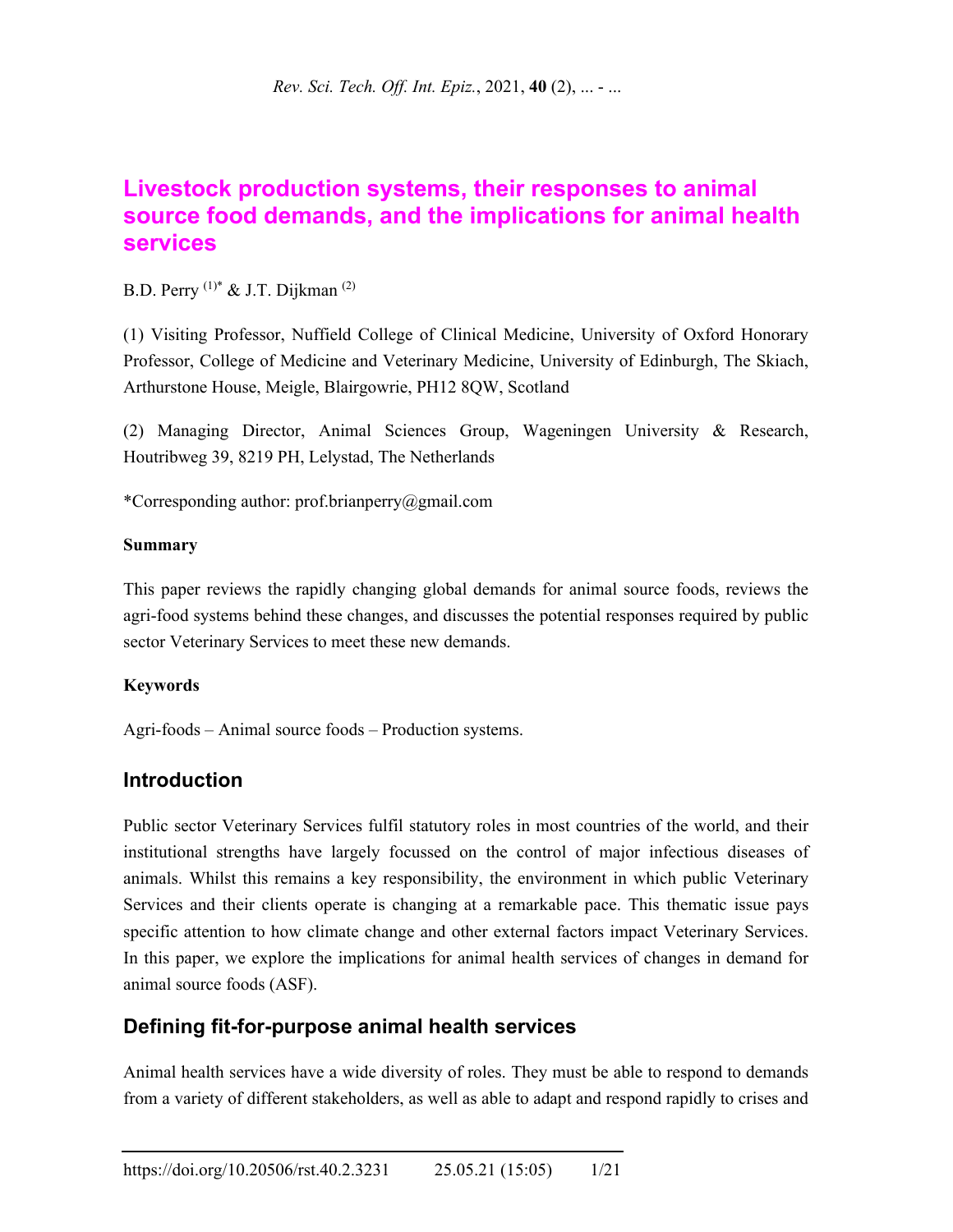emergencies. In this short paper, we aim to explore what such responsibilities might entail in the context of rapidly increasing and changing demand for ASFs.

#### **The central role of animal source foods**

Demand and diversity growth for ASFs continues to shape the global livestock sector. These increases, however, have been uneven and there is substantial variation in growth in demand by ASF and region. For example, global increases in demand for beef have been driven primarily by population growth, with most countries seeing declines in per capita demand of beef compared to 1990 levels, with Brazil and China being the main exceptions. Demand for poultry, on the other hand, has increased in all regions (1). In addition, different mixes and the juxtaposition of livestock agri-food systems at national level, and their diversity within different regions of the world, add an additional level of complexity. Understanding these demand changes and the accompanying evolution of livestock agri-food systems is key to the provision of functional and responsive Veterinary Services that ensure the production and safety of different ASF.

#### **Not by animal health alone**

The spectrum of responsibilities of Veterinary Services has also evolved significantly in the past decades. It is no longer sufficient to understand and be responsive to the health and safety of ASF and the production systems behind them. Veterinary Services should be equally increasingly cognisant of, and responsive to, the broader societal impact of the sector, the impact of veterinary interventions on individual and societal goals and their social license to act. Society's goals and ambitions have been captured in 17 Sustainable Development Goals (SDGs). These provide an internationally agreed development framework which enables the analysis of livestock agri-food systems' contribution to this 2030 Agenda – and the risks they could present to achieving specific SDGs (see for example 2, 3, 4, 5, 6, 7, 8, 9, 10, 11). Livestock connect wildlife and environmental health to human health and are an important element in disease emergence and transmission. Inclusive approaches to managing disease threats at the animalhuman-environment interface, which involve producers at every level in the development and implementation of animal disease and food safety programmes, are becoming increasingly important. These trends, which include greater understanding of the relationships among livestock, human health and livelihoods; new outputs from research; interactions among climate change, crops, land use and animals; and a new systemic approach to animal health management, demand much greater attention from Veterinary Services in all countries.

Further development and implementation of a One Health perspective (see **Box 1** above) of Veterinary Services also needs to be cognisant of, and responsive to, broader issues such as: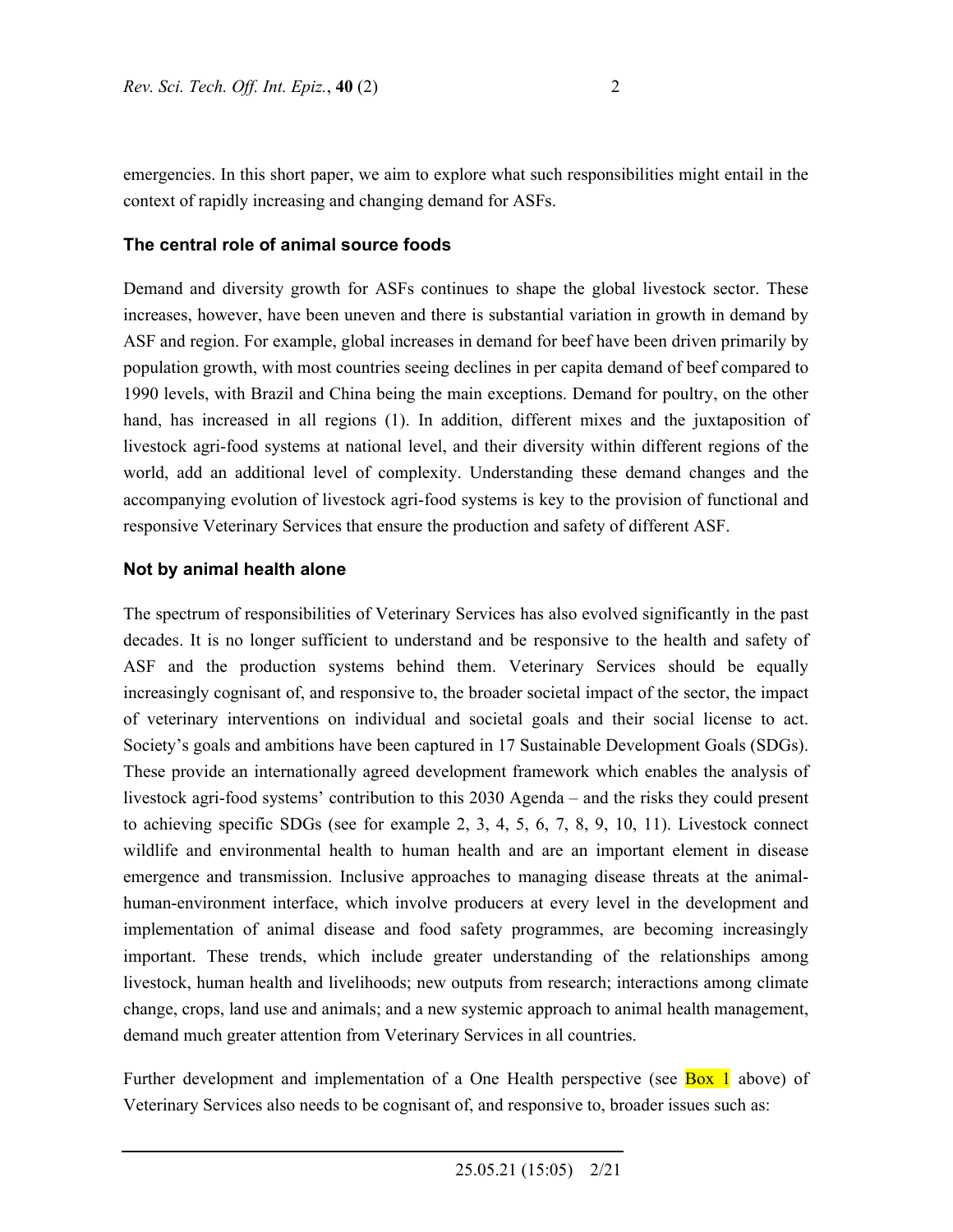- − antimicrobial resistance (14)
- endemic disease affecting productivity and performance
- emerging zoonotic diseases (15)
- multi-sectoral dialogue and preparedness for emerging diseases (16)
- key stakeholder institutional linkages; knowledge of the wide variety of different value chain players
- economic impacts of diseases and measures for their control, and corresponding trade-offs (see for example 17).

Whilst it is undoubtedly necessary to service these evolving demands, there are questions whether the current concept of One Health is sufficient to cover the breadth of veterinary responsibilities in a changing world.

The perishability of most ASFs puts special demands on their marketing and preparation to prevent contamination and other food safety risks. For numerous poor people in low- and middle-income countries (LMICs), food-borne disease is frequent and generally under-reported. Food-borne pathogens are an important contributor to diarrhoeal diseases, which the World Health Organization (WHO) estimates to cause losses of between US\$ 33 billion and US\$ 77 billion and 1.8 million human deaths annually (18).

The widespread use of antimicrobial drugs as preventive measures or as growth promoters in livestock production is of growing concern (19). Inappropriate use may contribute to increasing resistance, which makes these drugs ineffective in treating infectious or parasitic infections in humans and animals. The use of such drugs has grown as livestock systems intensify around the world. In addition, residues harmful to consumers can be an issue in certain types of livestock agri-food systems.

Intensive livestock production often involves the geographical clustering of large numbers of genetically similar animals. Strong biosecurity and health protection regimes may prevent infectious disease problems, but outbreaks may occur when a pathogen mutates to a more virulent form, eludes the treatment or vaccine used, acquires resistance to antibiotics, or enters undetected into the food chain. Traditional extensive livestock production systems – which often involve animals from different owners roaming freely over large areas but still in relatively high densities – can also facilitate disease spread, both among local animal populations and over large distances (20).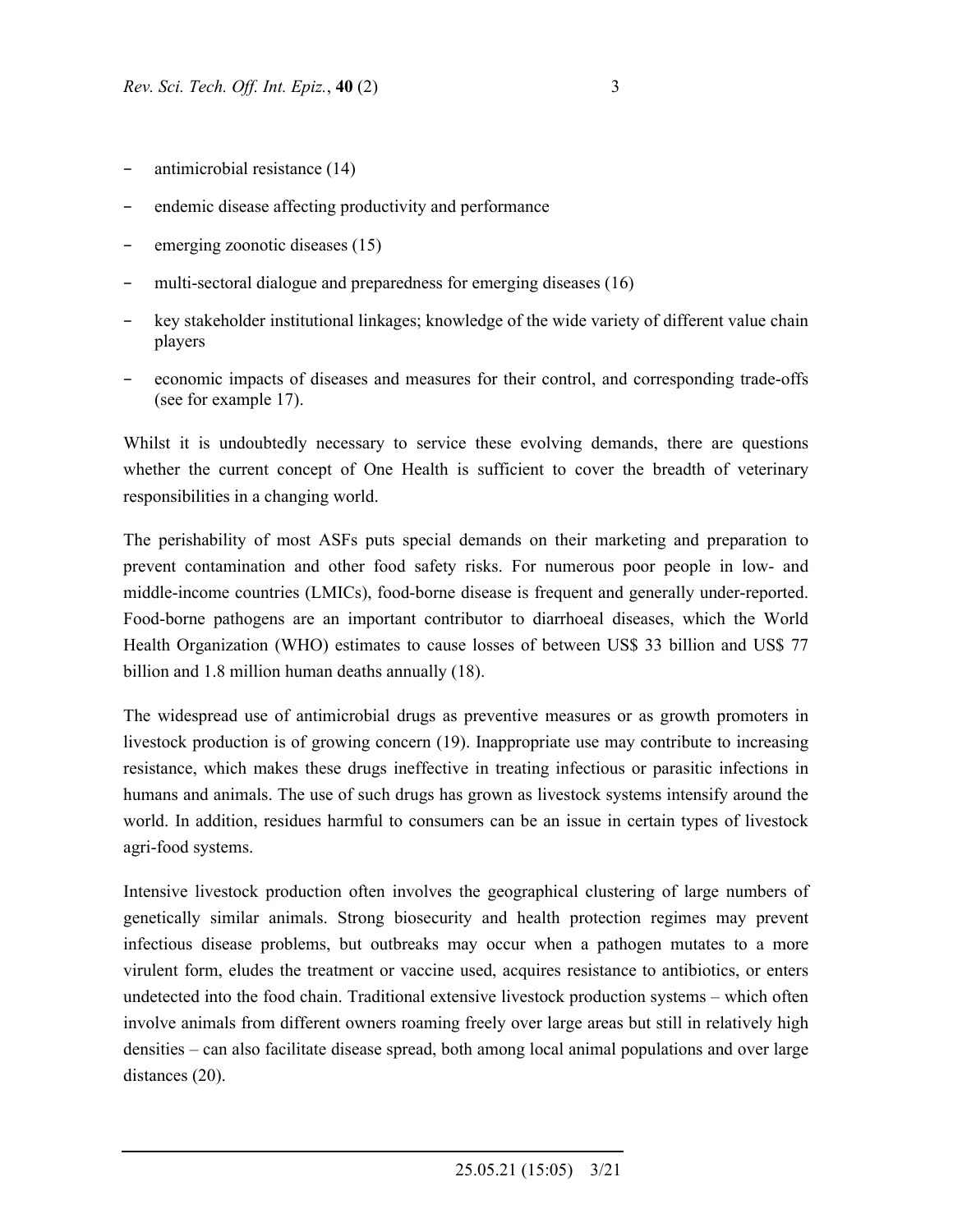Well-recognised diseases also continue to cause significant losses to production and livelihoods. Outbreaks of notifiable diseases cause disruption to international trade and prevent access to more lucrative markets. In addition, such events often have concomitant disastrous knock-on effects on closely linked industries and activities. Livelihood strategies driven by poverty and desperation that contribute to pollution hotspots, and the spread of insect vectors due to climatic changes, also predispose to both human and animal disease outbreaks. The poorer sectors of societies often bear a disproportionate share of the burden of (zoonotic) disease because of their close contact with livestock in unsanitary conditions. Improvement of management practices and control of zoonoses and food-borne diseases should therefore be more closely integrated (21).

Technological advances have revolutionised our ability to detect, diagnose, cure and prevent animal diseases. Some of these technologies are health specific (e.g. lateral flow diagnostics), while others are novel applications to health problems (e.g. disease reporting via advanced mobile-phone applications (22). Since the appearance of severe acute respiratory syndrome (SARS) and H5N1 highly pathogenic avian influenza, there has been an increasing realisation that new and emerging zoonotic diseases not only threaten the health of susceptible humans, but that they also have increasingly severe economic impacts on a wide range of enterprises and industries (with direct and indirect economic losses over the last decade estimated at around US\$ 80 billion (23). The recent SARS-CoV-2 pandemic, however, provides additional evidence that more global investment will be required on the surveillance, monitoring and global data-sharing on emerging zoonotic threats, the development of bespoke vaccination strategies (do we vaccinate people or livestock?), and different platform technologies for vaccines.

The sector contributes an estimated 14.5% of global greenhouse gas (GHG) emissions (24), but there is substantial potential to reduce the emission intensity of the sector through resource use efficiency gains, better recycling, moving towards lower carbon protein sources and strong policies to incentivise change, in addition to significant carbon sequestration potential as part of the many ecosystem services the sector may provide. This issue is well recognised, and much has been done to measure and understand livestock system contributions in different countries and to explore mitigation options. Wider adoption of existing best practices and technologies in feeding, health and husbandry, and manure management – as well as greater use of currently underutilised technologies such as biogas generators and energy-saving devices – could help the global livestock sector cut its outputs of global warming gases as much as 30% by becoming more efficient and reducing energy waste (24). However, GHG mitigation technologies may come at a cost to animal welfare and other environmental variables; clearly practices and technologies that have beneficial rather than detrimental co-effects should be favoured (25, 26).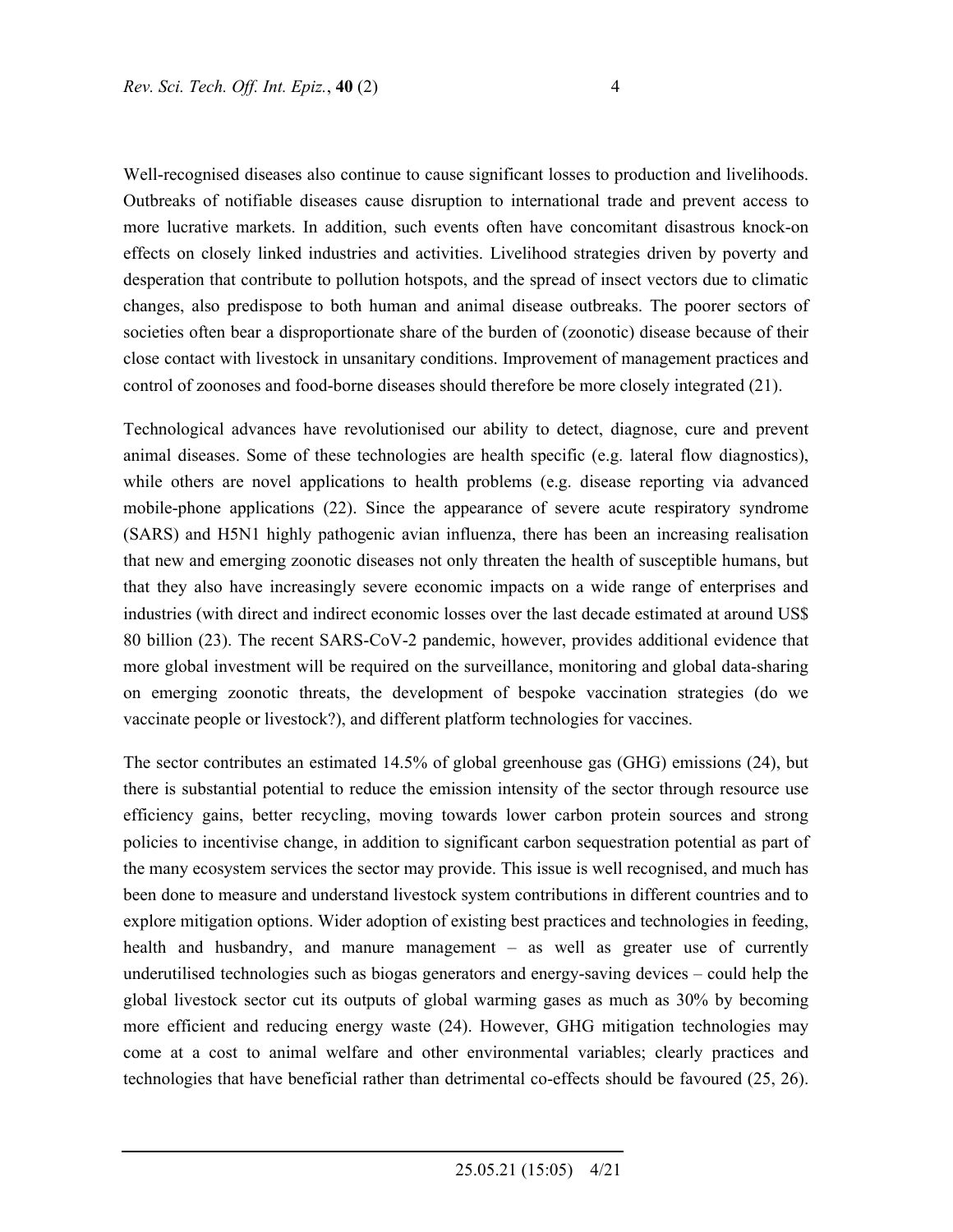There is also increasing debate about the mitigation impacts that may be derived from changes in demand (e.g. 8).

The interface between wildlife, domestic animals and livestock, and humans is changing continuously due to encroachment in natural areas. In addition, stressors on natural ecosystems are thought to affect pathogen shedding patterns by wildlife species, possibly lowering the threshold for spillover (27). Whilst food and food production in the last decades of the 20th century were characterised by significant productivity increases, this increase in yield per hectare is starting to signs of plateauing in most regions of the world (2). To continue to meet the growing demand for food, feed and biofuel, further acreage expansion by conversion of natural habitats to agricultural lands is expected in a number of regions of the world, thus continuing the trend of the increasing likelihood of spillover events. Additional factors like climate change, and the changing distributions and densities of arthropod vectors (28), provide further urgency to the need to develop and implement sustainable interventions to mitigate pathogen spillover and spread.

## **Building fit-for-purpose Veterinary Services – case studies**

## **Case study 1: North Africa and the Middle East**

This region is one of the most complex in the world from many perspectives, and this is manifest in its relationship with livestock and agri-food systems (29). Climatically, virtually the entire region experiences extremely low rainfall, severely limiting its capacity to produce food and to raise livestock. From an epidemiological viewpoint there are some positive aspects to the arid environment; gastrointestinal parasites and ecto-parasites are much more limited than in the environments south of the Sahara and in southern Europe, but nevertheless there remain many environments and conditions under which they thrive. Being a net importer of livestock and livestock products to service demand, the region is at high risk of importing diseases and other human and animal health threats from multiple sources from its neighbours and trading partners. The region also presents a wide range of economic wellbeing, poverty levels and security, and diverse interfaces of people and the environment with livestock and livestock enterprises.

Different diseases present in the region behave in different ways, have different host associations, have different transmission risk pathways, and most importantly have a variety of impacts on different stakeholders. In addition, certain countries have particular risks associated with trading patterns; Egypt, for example, has particular risks associate with the movements of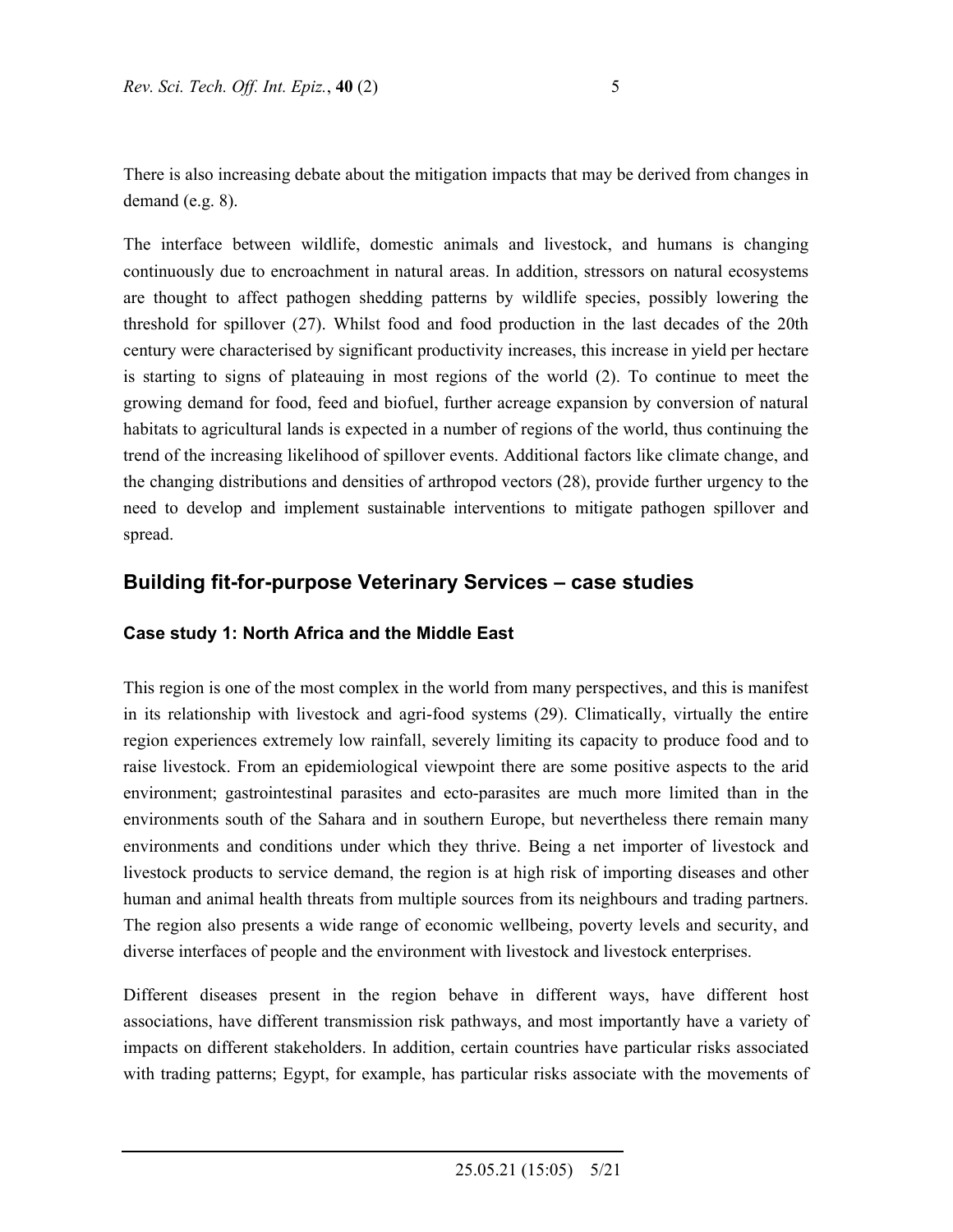animals northwards from Sudan; the Gulf States have particular risks with the importation of live animals from the Horn of Africa.

What are the demands on animal health services to meet the increasing demand for ASF in this region?

Fundamental clinical animal health services (including herd health, performance monitoring, vaccination, etc.)

The needs are particularly at the small- and medium-scale systems engaged in the intensification processes underway in dairying, small ruminants and poultry. Much of this service could be privately financed, supported by enabling legislation. Medium-scale enterprises could source animal health services through agri-business involvement, or through the development of cooperatives/franchises. But, smallholders, particularly in rural areas, will likely continue to require public sector support, possibly supported by smart subsidies to service providers in order to incentivise services in the rural and remote settings.

National emergency preparedness and response, official disease control campaigns (vaccination, etc.), early warning, disease prediction, contingency planning

This component would take the lead responsibility for controlling transboundary animal diseases (TADs), in preparedness, planning and response, such as vaccination, movement control, quarantine and slaughter, and in disease dynamics forecasting and disease risk assessments and contingency planning. This might include the instigation of a contingency operation fund, supported by private sector.

## National zoonotic disease preparedness, management and response

This component incorporates antimicrobial resistance monitoring and communication, which fosters and sustains functional links with human health services and communities at both national and local levels in a One Health environment.

## Food and feed safety and hygiene

There is a need to monitor and set standards for food safety for the different commodities emerging from value chains, in both formal and informal sectors, and for the feed resources, both domestic and imported being used by these multiple value chains. This is critical with the growing demand for commercial poultry and dairy feeds.

Vulnerability reduction and promotion of resilience in conflict situations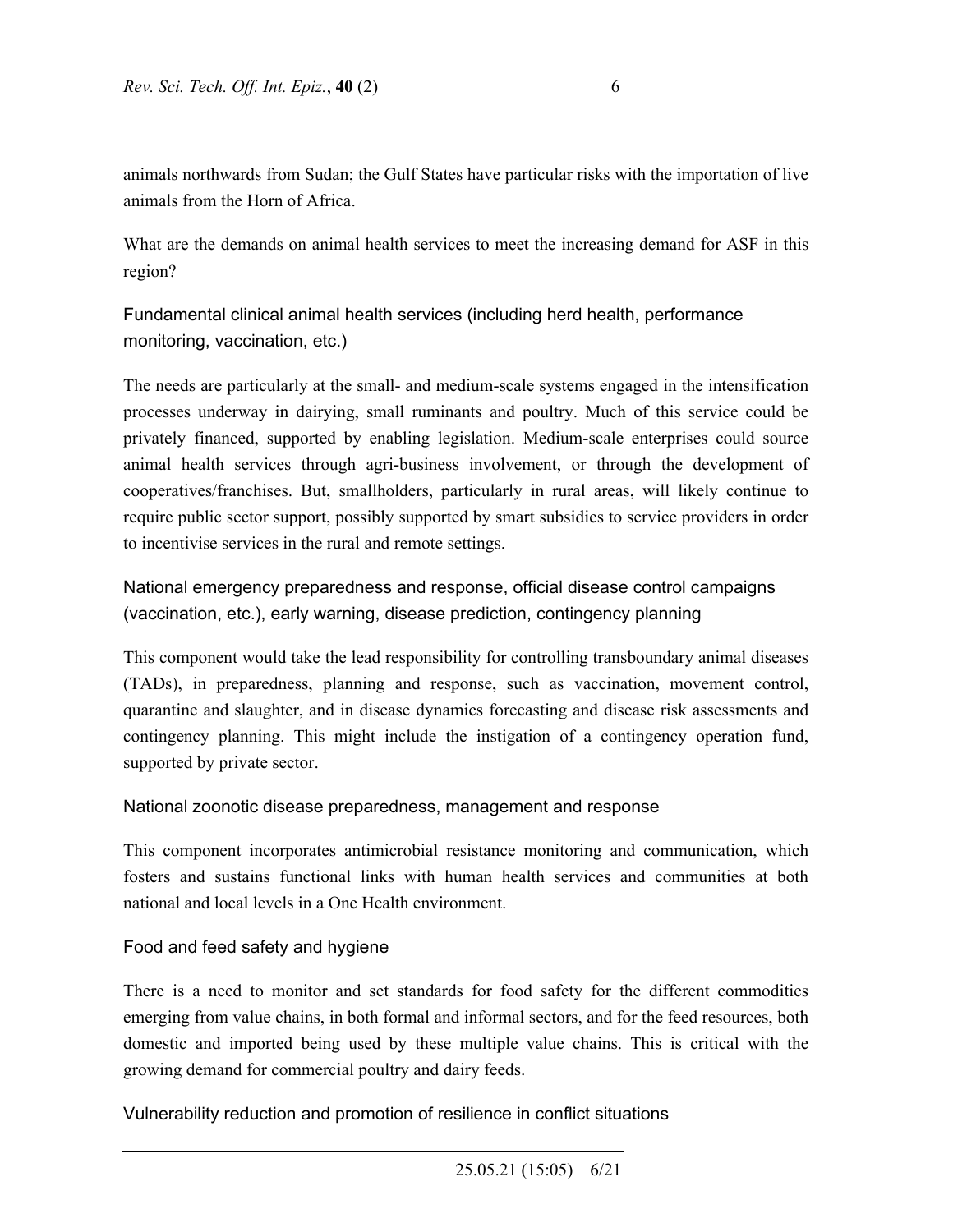Service provision needs to be designed to pay particular attention to the livestock health issues affecting the production systems of the extremely poor and vulnerable communities in all countries of the region, and the special needs of livestock systems caught in war and zones of extreme insecurity. Perhaps there is an opportunity for greater and more innovative provision of incentives to community-based animal health providers to continue to provide services to these at-risk livestock holders.

## Animal health and disease control leadership and capacity

There is arguably a critical need for greater capacity building in veterinary/animal health services, both in educational institutes such as universities and training colleges, and in the continuing professional development for government and private health services. This capacity needs to be consistent with key demands and drivers of the five classes of animal health services listed above. It is important to note that given the growth in livestock enterprises in the region, the multitude of disease threats and the impacts of climate change, much of the capacity is inadequately demand driven. Beyond education and continuing professional development, there is a need for strong government leadership in the partnership roles of the public and private sectors in the field of pharmaceutical and biological products being deployed in livestock enterprises, ensuring constructive engagement of the private sector, and sound technical oversight.

## **Case study 2: the Thai poultry industry**

In the space of two decades, the 1970s and 1980s, Thailand went from backyard poultry production to become the world's number one exporter of value-added poultry, and fourth overall producer of broiler meat, with Japan and the European Union (EU) as its major markets.

More than three decades of impressive yearly growth came to an abrupt end in early 2004, however, when an outbreak of highly pathogenic avian influenza (HPAI) was officially confirmed in the country. In response to the outbreak, all importing countries banned imports of raw poultry meat. At that time, 65% of poultry exports by weight was raw, frozen meat and 35% cooked products. Japan, Thailand's largest market, also temporarily banned cooked products, although later it accepted these from facilities which had been inspected and approved by its officials. How did the veterinary sector respond to this situation?

Most HPAI outbreaks occurred in native chickens, ducks, laying quail and chickens. The Thai government's response to outbreaks consisted of a stamping-out policy: affected and potentially exposed birds were culled and their owners compensated. Compulsory registration was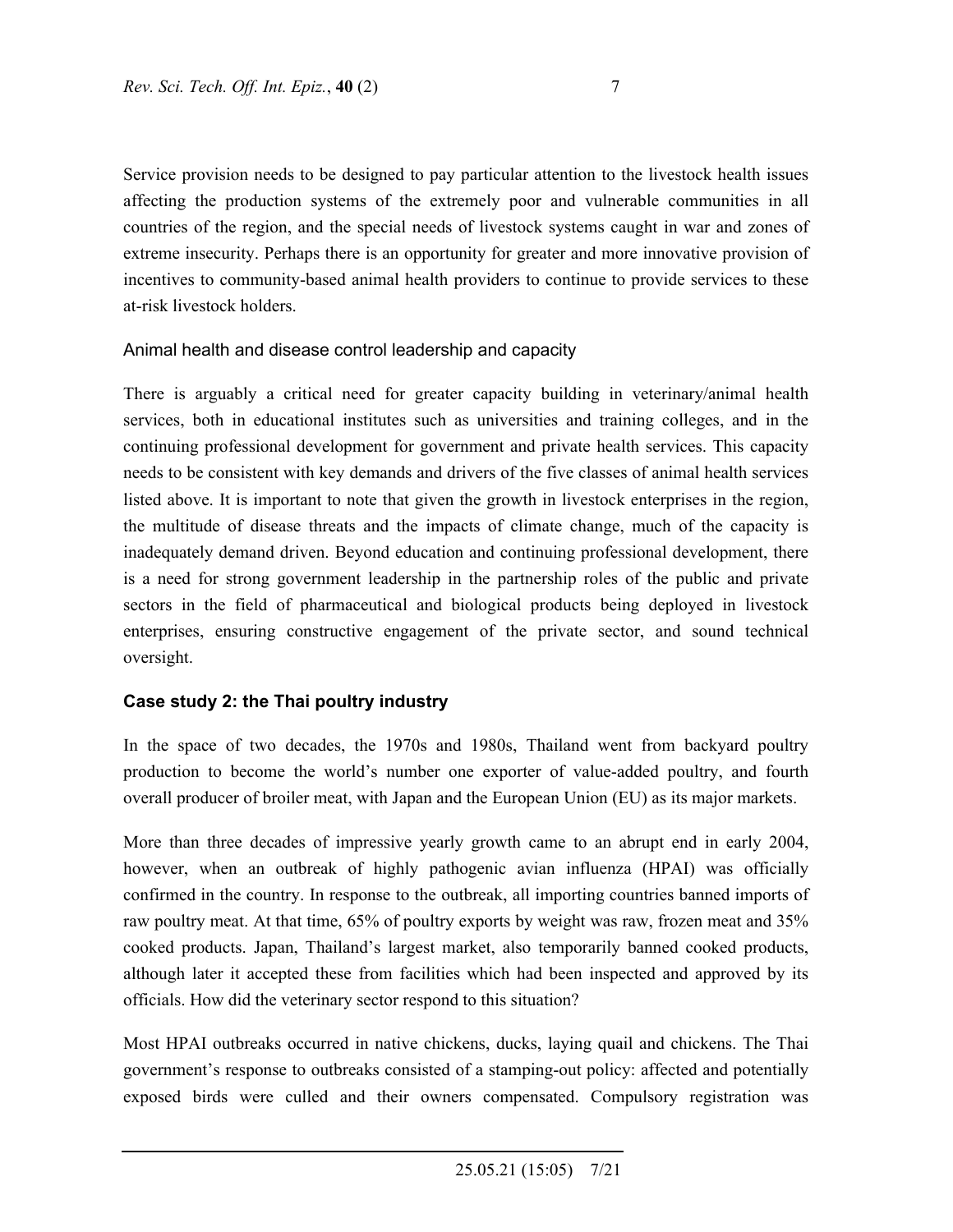introduced for free-ranging poultry, including ducks. Owners of fighting cocks (and the stadia where the fights were staged) had to register. In early 2004 there were an estimated 10 to 11 million free-ranging ducks in Thailand. Free-ranging ducks were herded in rice paddies and moved by truck between sites when the food supply was depleted. Health investigators in Thailand realised that there was a high correlation between the presence of free-ranging ducks and the spread of HPAI to chickens. In closed systems with high biosecurity standards, no infections were detected in ducks, but HPAI virus was prevalent in the free-ranging birds. Often the infected ducks showed no signs of disease: the transporting of these 'silent carriers' around the country was therefore a high-risk means of spreading the disease widely. In response, the government made housing ducks compulsory. To facilitate this, the government ordered the Thai Bank of Agriculture and Agricultural Cooperatives to make cheap loans available to finance barn construction.

The HPAI outbreaks between 2004 and 2008 acted as a catalyst to wide-ranging structural changes across Thailand's poultry industry, driven by the large-scale export industry, importers, and the Thai government. More stringent biosecurity, food hygiene and animal welfare regulations and standards were imposed and enforced by the Thai government and importing countries. The industry underwent significant consolidation with fewer, larger integrated poultry companies emerging to dominate the export trade. These included indigenous and multinational companies. The predominant business model shifted from contract rearing to fully vertically integrated businesses that encompassed breeding farms, feed mills, rearing units, slaughterhouses and processing facilities, and domestic retail outlets and fast-food restaurants.

One result of the strict biosecurity arrangements now in place in the Thai poultry industry is that the country is well positioned to avoid HPAI outbreaks – there has been no outbreak since 2008, despite outbreaks in nearby countries. The shift to predominantly cooked products also means that, in the event of an outbreak, Thailand will be able to continue exporting, avoiding a severe dip in exports as experienced in 2004.

Recognising that it would be difficult in some cases to maintain disease-free status for a whole country, in 2005 the World Organisation for Animal Health (OIE) introduced the idea that a subpopulation of birds within a country could have a different health status. The OIE defines a compartment as:

'One or more establishments (premises in which animals are kept) under a clearly defined common biosecurity management system containing an animal sub-population with a distinct health status with respect to a specific disease or diseases for which required surveillance,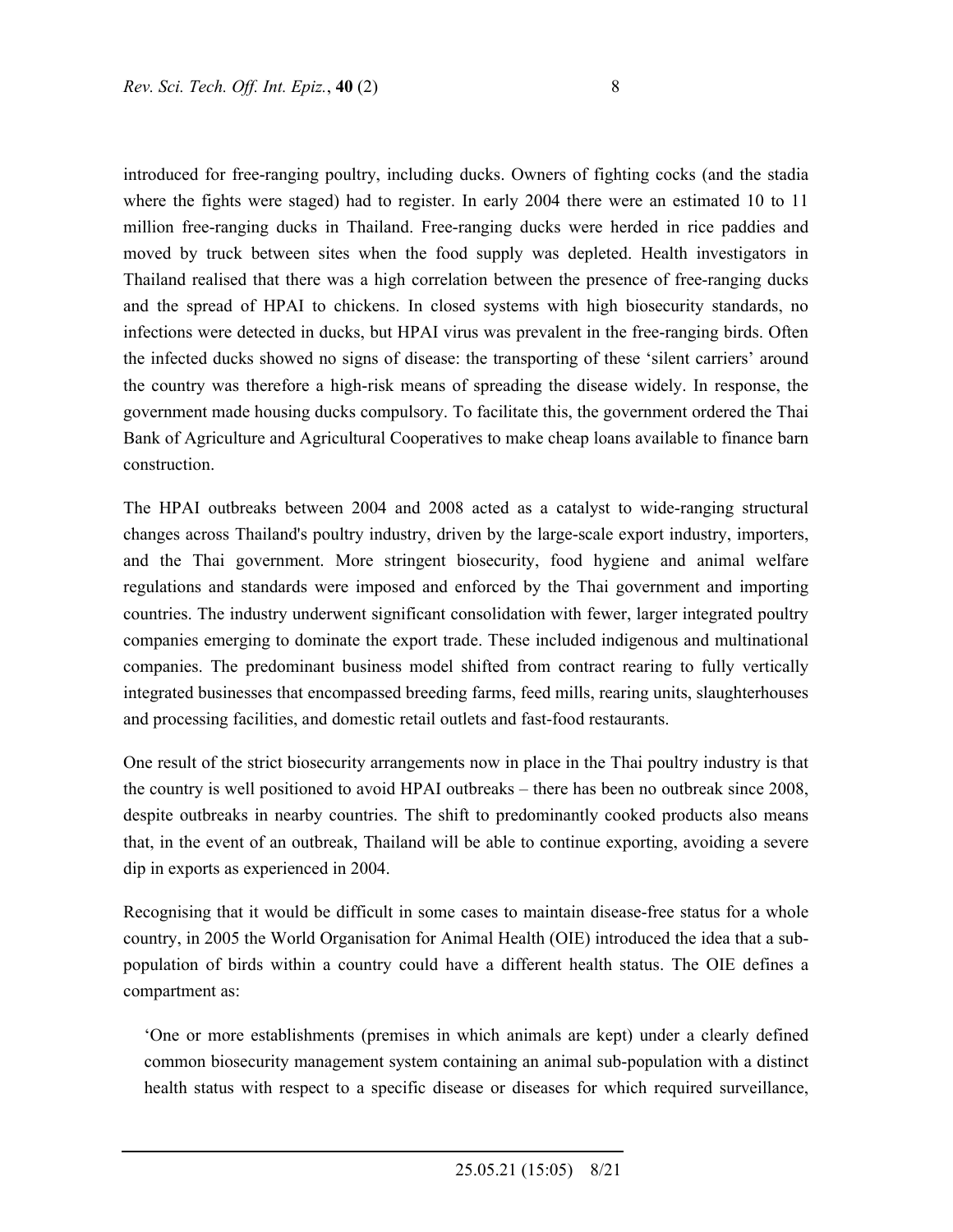control and biosecurity measures have been applied for the purposes of disease control and/or international trade' (30).

In 2008, the Department of Livestock Development introduced a compartmentalisation system whereby large-scale poultry farms or clusters of such farms could be treated as a compartment. Specific disease surveillance and prevention measures are carried out within a buffer zone of 1 kilometre around the farms in these compartments. These include routine clinical surveillance and sampling of birds through cloacal swabs.

The Thai government lobbied the EU and Japan to allow the resumption of exports of frozen raw poultry meat from compartments that could demonstrate freedom from disease and the requisite biosecurity and other measures. This approach was, however, not successful. The EU only lifted their nationwide ban on frozen raw poultry in July 2012, with Japan following suit in December 2014, close to ten years after the ban first came into effect. The situation was not helped by the widely held view that the Thai government initially suppressed information about the outbreak of HPAI; although officially reported in January 2004, it is believed to have begun in November 2003. It has been speculated that the government was influenced by the poultry exporters to suppress announcing that HPAI had been detected. The eventual announcement of the HPAI outbreak in Thailand coincided with the announcement of the first human cases.

To date, Thailand's compartmentalisation approach has not been recognised by the EU or Japan, although some Middle Eastern countries have allowed imports of frozen, raw chicken from Thailand under its compartmentalisation arrangements (31). More broadly, there are very few examples globally where an exporting country's compartmentalisation system has been recognised by importing countries.

## **Case study 3: Bangladesh livestock sector growth and veterinary capacity to respond**

Bangladesh has seen substantial growth in the demand for ASFs in response to the rapidly growing population and income (32). This has fuelled an increase in the livestock populations, and in intensification of livestock systems, in particular poultry and dairy. Animal health constraints, along with those of feeding and breeding, are paramount in this development and intensification process. How is the veterinary profession responding to this growing demand for their services?

The poultry industry is the largest and most important livestock sector in the country, and has long been considered by many to be crucial to agricultural growth, poverty reduction and the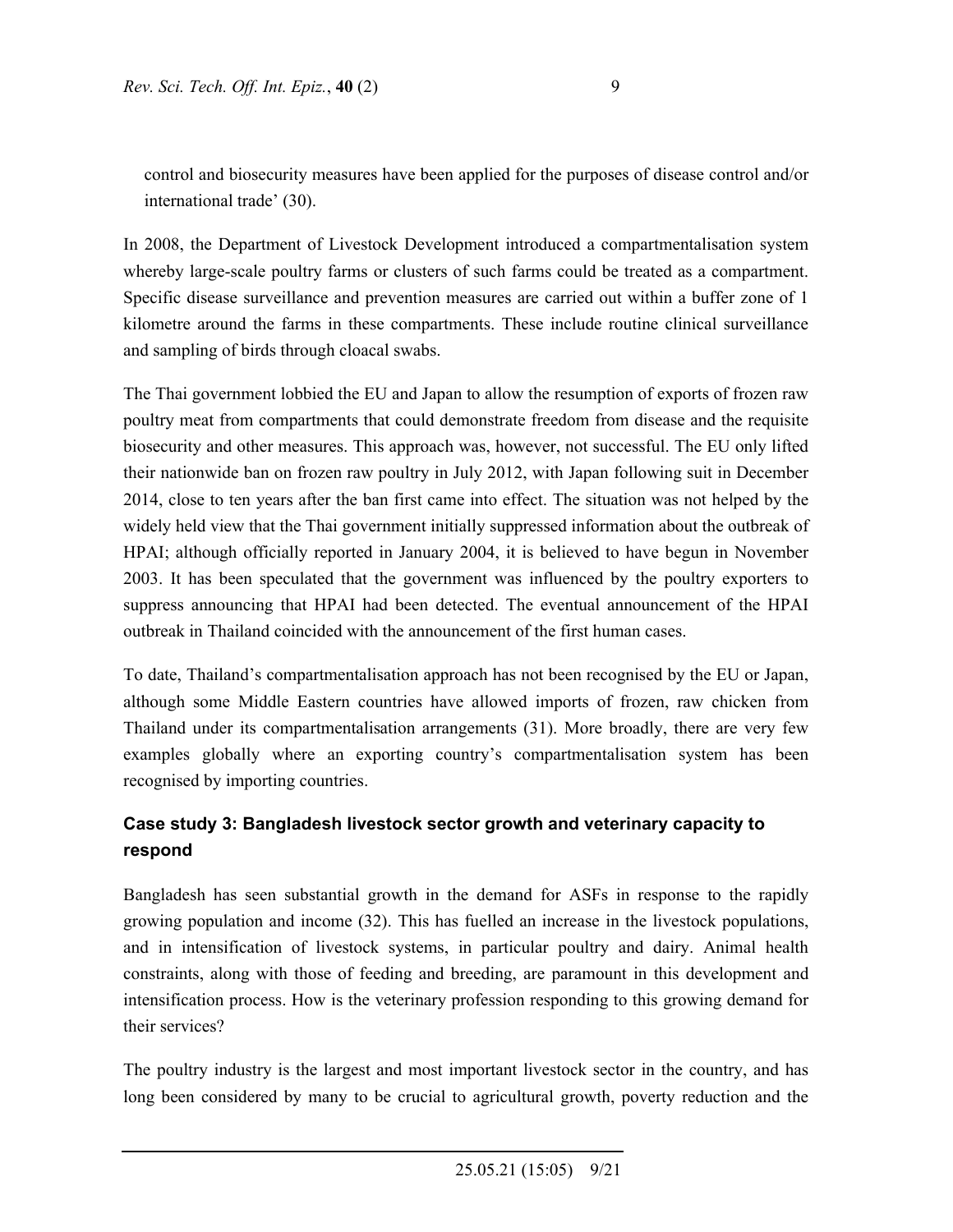provision of dietary protein for its peoples. This sub-sector is particularly important in that it provides an important source of nutrition, is a worthwhile economic enterprise for women and the poorer sectors of society, and presents a range of employment opportunities (33). The diverse poultry industry comprises broiler chickens, layer chickens, native chickens and ducks. The production of broiler and layer chickens is characterised by large-scale, intensive, commercial production systems with modern technology and imported hybrids, and by small- and mediumscale enterprises of 2,000 to 25,000 birds. Native chicken production, on the other hand, is usually a backyard activity undertaken by rural households using minimal inputs, but there is also small-scale commercial production of local chickens. The Bangladesh smallholder poultry model has been analysed and described in several publications (34, 35, 36, 37, 38, 39, 40).

In the Bangladesh dairy sector, the demand for milk has grown dramatically, and the country is not able to meet this demand (31), producing about 43% of demand only. Of total domestic milk production, about 90% is coming from cattle, 8% from goats and the remaining 2% from buffalo. The country has about 23.1 million cattle, 1.39 million buffaloes and 24.2 million goats. The smallholder dairy sector is growing, and there is an increasing number of processing organisations. Perhaps the most notable is Milkvita (Bangladesh Milk Producer's Cooperative Union Limited [BMPCUL]) (www.amul.com/m/about-us).

Milkvita operates as a vertically integrated enterprise drawing its supply from 1,800 primary milk producing societies, and is involved in both collection and processing of milk. It employs 27 veterinarians, who service the producers in the cooperatives with clinical support, run through mobile clinics, and they have a supporting team of 235 veterinary assistants. As with many employers of graduates, Milkvita cites the practical weaknesses of graduates when the finish university (in recent years most have come from Bangladesh Agricultural University), and they are given an internal training programme for one year.

Bangladesh has an impressive record of veterinary school establishment in the country, is now at a juncture where it is necessary to carefully define the changing veterinary landscape in the country, in order to define who will be the future employers, and what are the skills and qualities they will need over the next decade.

Almost inevitably, as a basis for better animal disease control knowledge, skills and preparedness, critical importance will need to be given to the understanding of livestock production systems, their dynamics, and their impacts on disease dynamics. In addition, it will be essential to use ASF value chains as a framework for understanding disease dynamics, disease risk and impact, as well as disease control implementation. These are central to an understanding of the roles and services to be offered by the veterinary profession.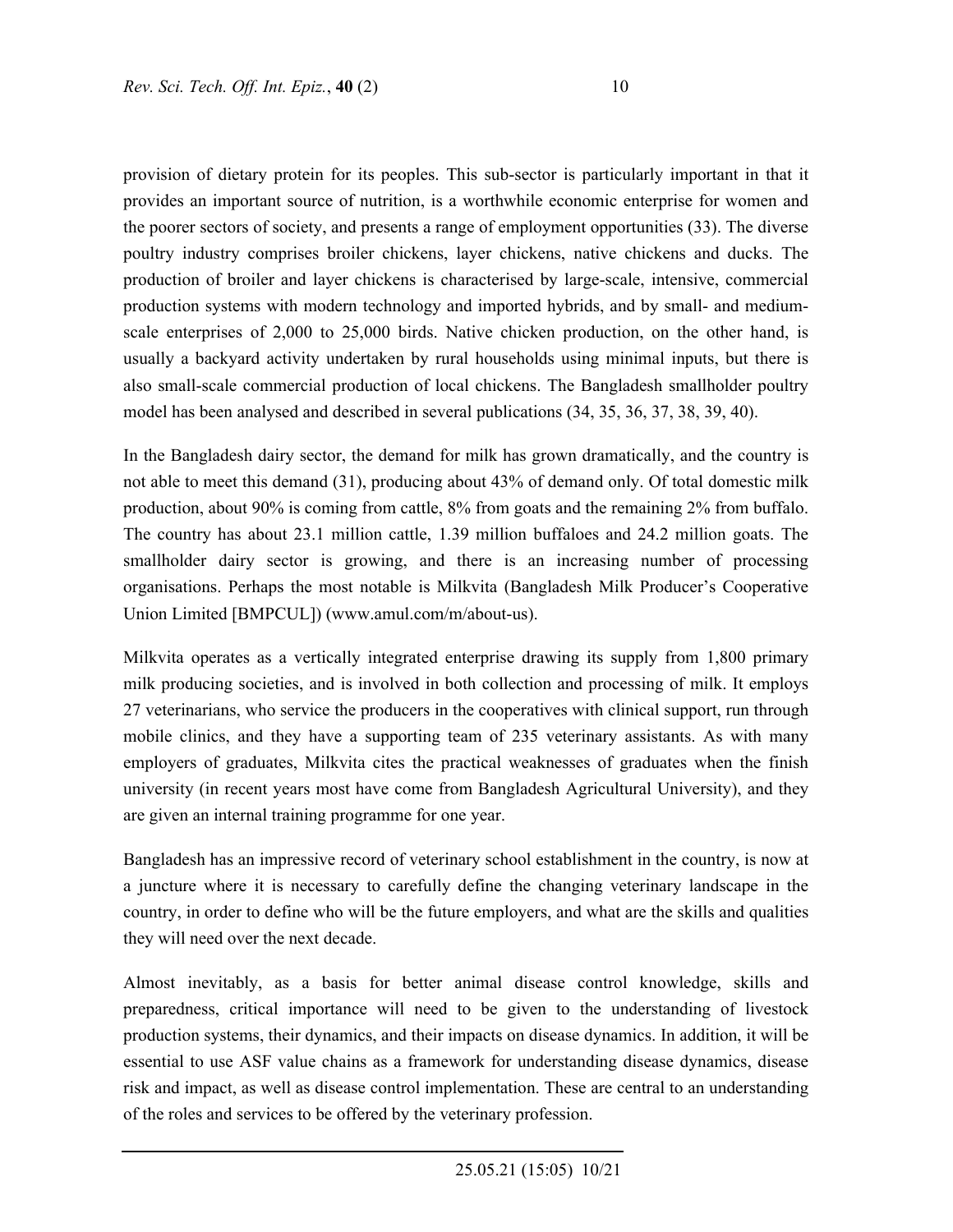# **Case study 4: livestock and livestock commodity trade between countries of the Horn of Africa and those of the Arabian Peninsula – responding to diverse market, safety and livelihood demands by multiple stakeholders**

Annual livestock-related exports from the Horn of Africa (HoA) and neighbouring countries to high value markets in countries of the Arabian Peninsula (AP) are estimated to be close to US\$ 1 billion. Although this trade has been a success story, it has also been severely affected by disease-associated trade bans and concerns of buyers and consumers in AP countries about the ability of HoA countries to export safe products.

Exploring the potential for greater trade between the HoA and the AP, the OIE recently commissioned a feasibility study to explore how trade between these two regions could be enhanced (41). This feasibility study has shown that several issues hamper trade between the two regions, including a lack of trust and communication, low stakeholder capacity and weak animal health system performance. Importantly, it was recommended to enhance the capacities of exporting countries by improving traceability, infrastructure, animal health and certification, performance of Veterinary Services, vaccine production and diagnostic facilities.

# **Case study 5: the importance of public-private partnerships in the effective and economically feasible delivery of Veterinary Services based on comparative advantage**

Traditionally, Veterinary Services applied to priority TADs has been seen as a public good, with the public sector picking up the costs of disease control; this has been particularly the case with foot and mouth disease (FMD).

Uruguay has successfully controlled the disease and been OIE recognised as FMD-free with vaccination since 2003. A particularly important feature of this disease-free status is that a small country with a human population of around 3 million has developed and maintained an international market in different livestock commodities to all corners of the globe, capturing approximately 4% of the global meat market. The interests and aspirations of FMD freedom are shared equally between the public and private sectors. From the public sector viewpoint, Uruguay is playing a leading role in meeting the broader hemispheric aspirations of the Hemispheric Program for the Eradication of Foot-and-Mouth Disease 2011–2020, together with the countries of South America and Panama, to eradicate FMD under the coordination of the Pan American Foot-and-Mouth Disease Center. From the private sector viewpoint, the international meat trade contributes substantially to national gross domestic product, and the stakeholders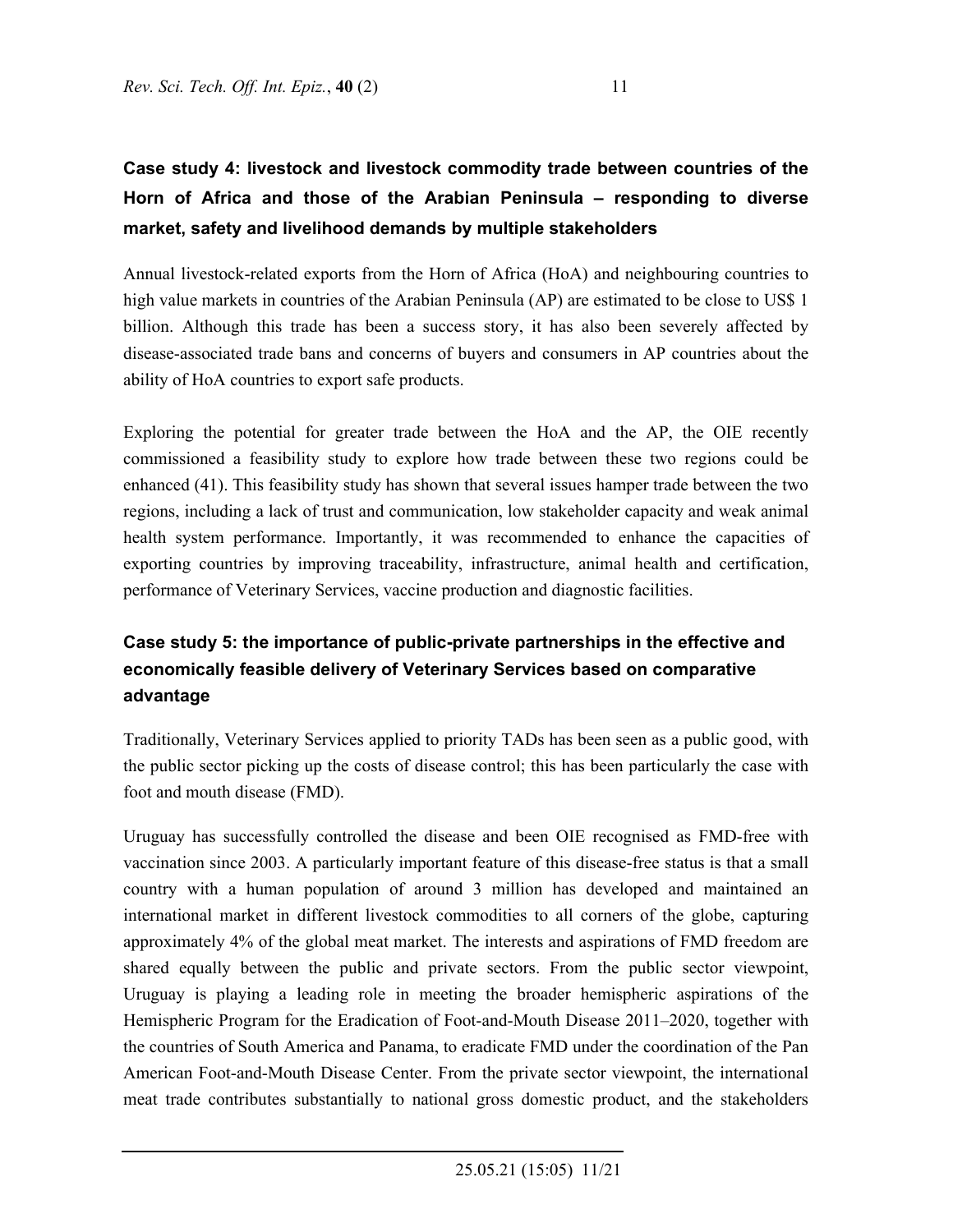benefitting include farmers of different scales, marketing organisations and others in their extensive network of value chains.

The cost of FMD control in Uruguay is estimated to be US\$ 37 million, of which the private sector contribution is just under half (48%). The country recently undertook an evaluation of the costs and benefits of adjusting its national FMD policy to one of FMD freedom without vaccination, given that there are additional potential market opportunities without vaccination, and of the risks associated with any such change in policy (42). Notably, the evaluation was commissioned by a partnership between the Ministry of Livestock, Agriculture and Fisheries, the Instituto Nacional de Investigación Agropecuaria, and the Instituto Nacional de Carnes, in a unique and arguably model public-private partnership.

## **Conclusions**

The above examples indicate that changing demand for ASF in different regions of the world from diverse livestock agri-food systems put additional demands on Veterinary Services. Defining such fit-for-purpose animal health services in the absence of their specific context is difficult. The case studies do allow us, however, to postulate the broad requirements and objectives for such added services at the international level, and for high-income countries (HICs) and LMICs.

#### **International veterinary responsibilities**

At the global and regional level, the growth in demand for ASF requires additional attention to the coordinated surveillance and monitoring of existing TADs and wildlife/livestock agri-food systems interfaces. The data collected through such monitoring and their sharing through global networks will enable real-time analysis in the identification of outbreaks of TADs and emerging zoonotic threats. These processes need to be combined with an increased understanding of the role that different livestock agri-food systems (and mixes of these) play in TADs and pathogen amplification and emerging zoonotic threats to further inform the reduction of 'melting pot' situations on the interface of nature/wildlife/livestock agri-food systems. The combination of data and insights obtained through such mechanisms will allow the design of the appropriate response capacity including the further development of relevant vaccine platform technologies and the configuration and design of preventative livestock agri-food systems. Whilst such tasks are often interpreted to be solely within the realm of public Veterinary Services, the accrual of benefits derived from such programmes generally justifies the exploration of bespoke producer/public sector cost-sharing approaches.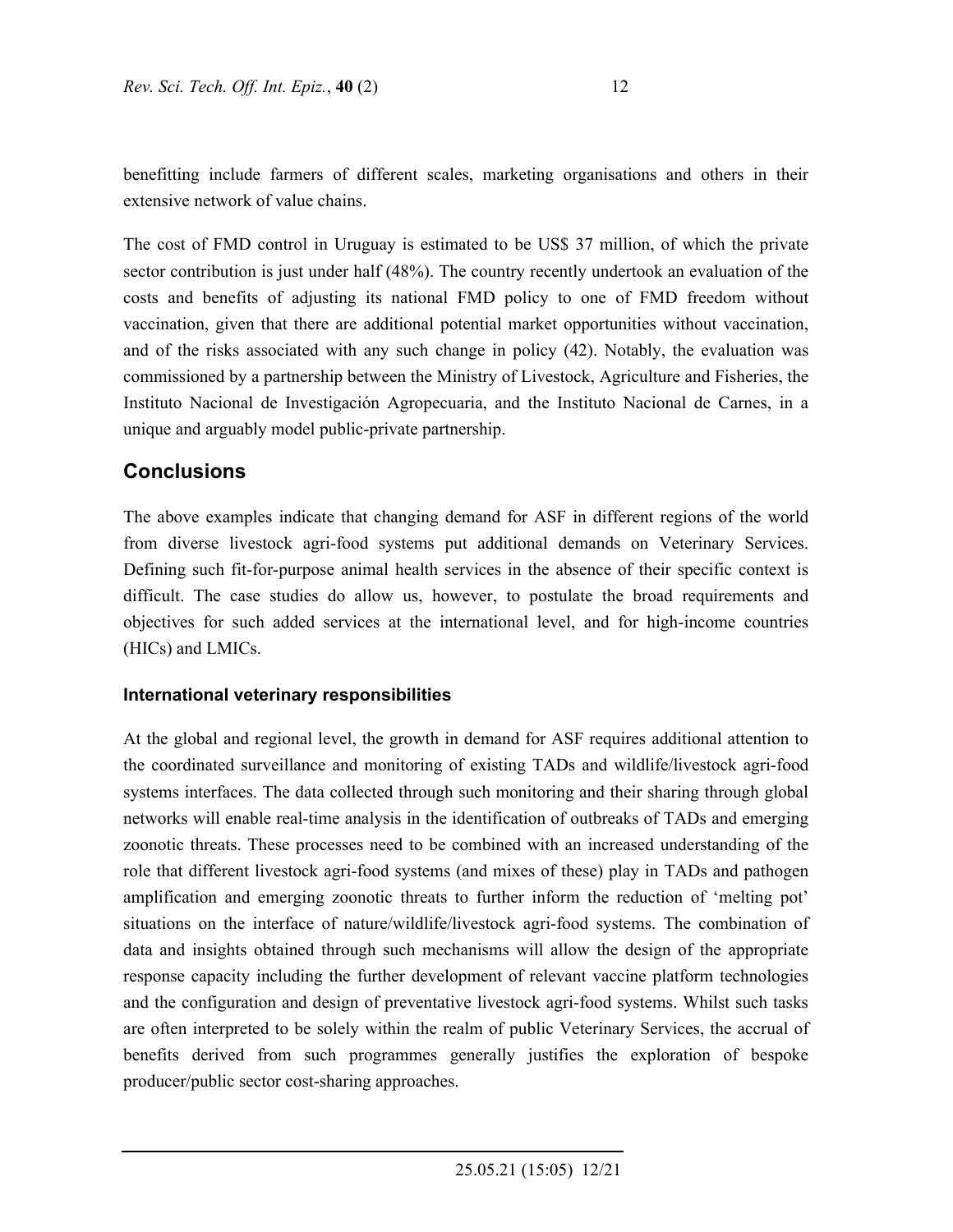# **The additional requirements in high-income countries**

Dealing with the additional demands posed by changes in demands for and acceptability of ASF in HICs requires the expansion of the focus on societal health and the social license for animal production systems. This will have, for example, to focus on welfare changes in production systems, transition to low carbon footprint livestock agri-food systems, and increased circularity through, for example, the reintroduction and safe use of swill and feed-base changes. Other aspects that will require additional attention are the reduction of animals in experimentation through, for example, the further development of organoids and other replacement methods and the role of companion animals in pathogen amplification/epidemiology. A change in focus on zoonoses away from the current attention to solely human impacts and the role of livestock agrifood systems in noncommunicable diseases are other important aspects in this broadened perspective of a One Health approach to Veterinary Services.

#### **The additional requirements in low- and middle-income countries**

Low- and middle-income countries often host a kaleidoscope of production systems which play diverse roles in the provision of ASF and livelihoods, in a ratio that differs widely from country to country, and which receive different levels of political attention. In the intensifying transition towards high production/low impact agri-food systems, a key focus of Veterinary Services is the attention to diseases of production, and within those, use of antimicrobials and health performance monitoring and preventive medicine. Ideally, much of this is the responsibility of private services, but long-standing traditional practices mean that this is also picked up by the public sector services.

Changes in demand for ASFs are often at the basis of changing pathogen/nature/society interactions. Whilst much of the attention around these issues should justifiably be directed towards infectious pathogen related aspects, understanding the different social, economic and environmental trade-offs in the redesign and reorganisation of existing agri-food systems are also an essential part of dealing with threat of emerging diseases.

Importantly, LMICs are characterised by a wide diversity of agri-food systems requiring different sets of veterinary expertise, a challenge in many countries where public sector funding reductions have left a reduction in professional staff, and inadequate numbers to respond to the demand for expertise. Linked to this is the slow speed with which veterinary schools are able to 'catch up' with the educational needs demanded by emerging agri-food systems.

## **Résumé français: titre**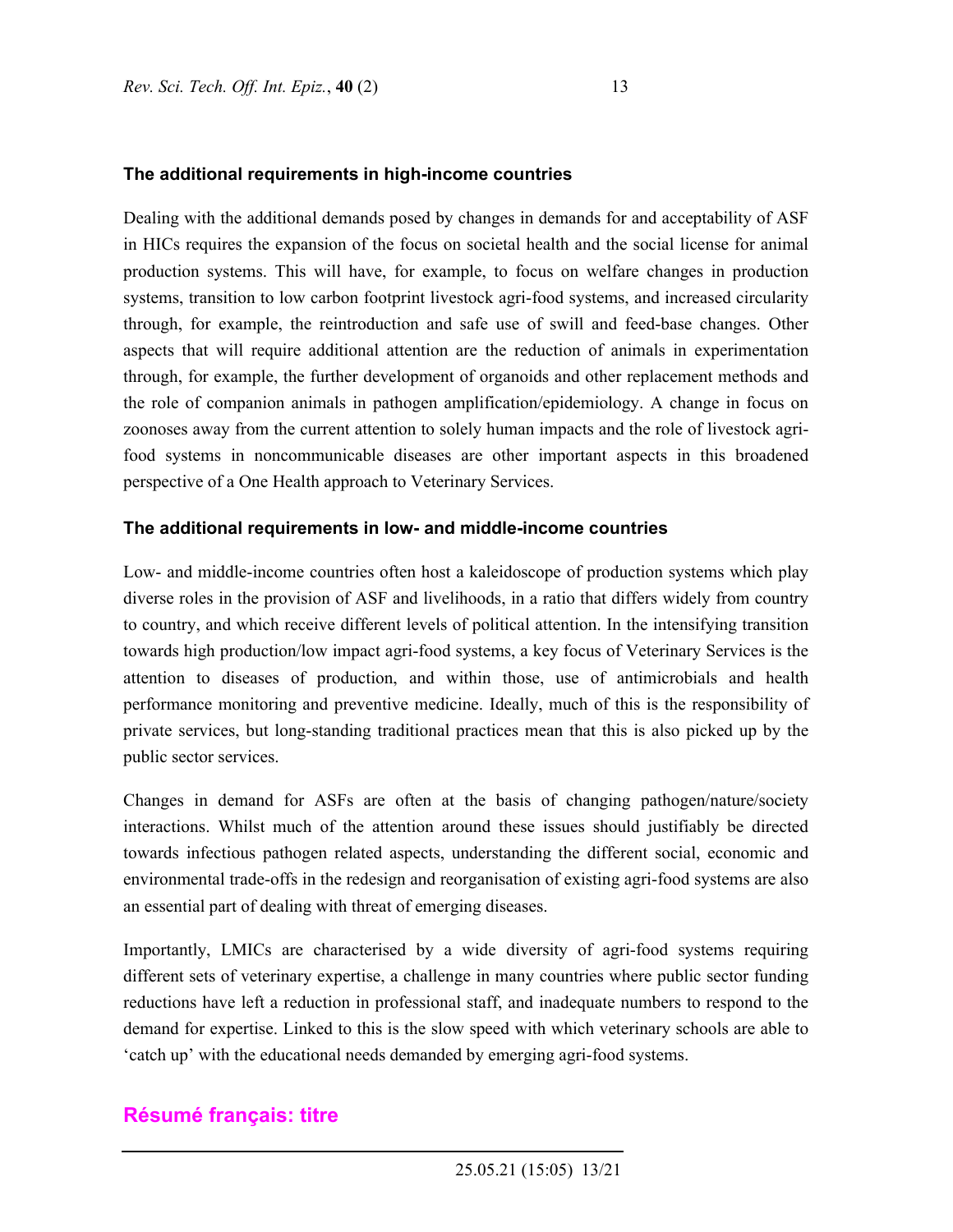**Résumé** 

**Mots-clés** 

## **Resumen español: título**

**Resumen** 

**Palabras clave** 

## **References**

- 1. Herrero M., Mason-D'Croz D., Godde C.M., Palmer J., Thornton P.K. & Gill M. (2018). Livestock and land and the environmental limits of animal source food consumption. *In* Science Forum 2018, 10–12 October 2018, Stellenbosch, South Africa. CGIAR International Science and Partnership Council, Rome, Italy, 39 pp. Available at: https://cgspace.cgiar.org/bitstream/handle/10568/98842/SF18\_background\_paper\_herrero.p df (accessed on 21 March 2021).
- 2. Food and Agriculture Organization of the United Nations (FAO) (2017). The future of food and agriculture – Trends and challenges. FAO, Rome, Italy, 180 pp. Available at: www.fao.org/3/i6583e/i6583e.pdf (accessed on 21 March 2021).
- 3. Food and Agriculture Organization of the United Nations (FAO) (2018). Transforming food and agriculture to achieve the SDGs: 20 interconnected actions to guide decisionmakers. FAO, Rome, Italy, 76 pp. Available at: www.fao.org/3/I9900EN/i9900en.pdf (accessed on 21 March 2021).
- 4. Food and Agriculture Organization of the United Nations (FAO), International Fund for Agricultural Development, United Nations International Children's Emergency Fund, World Food Programme & World Health Organization (2018). – The state of food security and nutrition in the world 2018: Building climate resilience for food security and nutrition. FAO, Rome, Italy, 202 pp. Available at: www.fao.org/3/I9553EN/i9553en.pdf (accessed on 21 March 2021).
- 5. Caron P., Ferrero y de Loma-Osorio G. […] Verburg G. (2018). Food systems for sustainable development: proposals for a profound four-part transformation. *Agron. Sustain. Dev.,* **38**, Article No. 41. doi:10.1007/s13593-018-0519-1.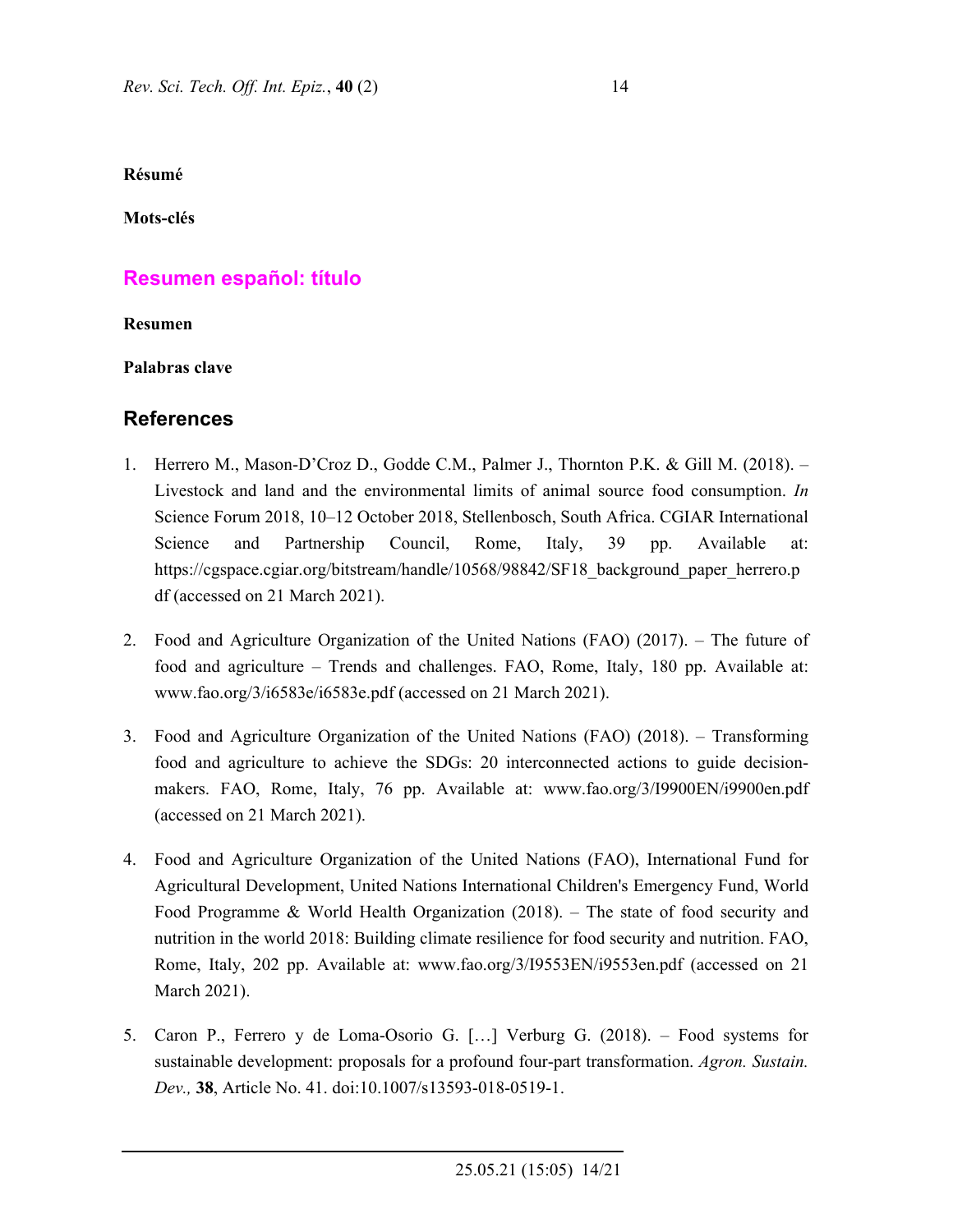- 6. Development Initiatives (2018). 2018 Global Nutrition Report: shining a light to spur action on nutrition. Development Initiatives, Bristol, United Kingdom, 161 pp. Available at: https://reliefweb.int/sites/reliefweb.int/files/resources/2018 Global Nutrition Report.pdf (accessed on 21 March 2021).
- 7. World Resources Institute (WRI) (2018). Creating a sustainable food future: a menu of solutions to feed nearly 10 billion people by 2050. WRI, Washington, DC, United States of America. Available at: https://research.wri.org/wrr-food (accessed on 21 March 2021).
- 8. Willett, W., Rockström, J. […] & Murray C.J.L. (2019). Food in the Anthropocene: the EAT–Lancet Commission on healthy diets from sustainable food systems. *Lancet*, **393** (10170), 447–492. doi:10.1016/S0140-6736(18)31788-4.
- 9. Swinburn B.A., Kraak V.I. […] & Dietz W.H. (2019). The global syndemic of obesity, undernutrition, and climate change: the Lancet Commission report. *Lancet*, **393** (10173), 791–846. doi:10.1016/S0140-6736(18)32822-8.
- 10. Intergovernmental Panel on Climate Change (IPCC) (2018). Global warming of 1.5°C: an IPCC Special Report on the impacts of global warming of 1.5°C above pre-industrial levels and related global greenhouse gas emission pathways, in the context of strengthening the global response to the threat of climate change, sustainable development, and efforts to eradicate poverty [V. Masson-Delmotte *et al.*, eds). IPCC, Geneva, Switzerland. Available at: www.ipcc.ch/sr15/ (accessed on 21 March 2021).
- 11. Intergovernmental Panel on Climate Change (IPCC) (2019). Summary for Policymakers. *In*: Climate Change and Land: an IPCC special report on climate change, desertification, land degradation, sustainable land management, food security, and greenhouse gas fluxes in terrestrial ecosystems (P.R. Shukla *et al.*, eds). IPCC, Geneva, Switzerland. Available at: www.ipcc.ch/srccl/ (accessed on 21 March 2021).
- 12. Centers for Disease Control and Prevention (CDC) (2021). One Health Basics. CDC, Atlanta, United States of America. Available at: www.cdc.gov/onehealth/basics/index.html (accessed on 21 March 2021).
- 13. Amuasi J.H., Walzer C., Heymann D., Carabin H., Huong L.T., Haines A. & Winkler A.S. (2020). – Calling for a COVID-19 One Health Research Coalition. *Lancet*, **395** (10236), 1543–1544. doi:10.1016/S0140-6736(20)31028-X.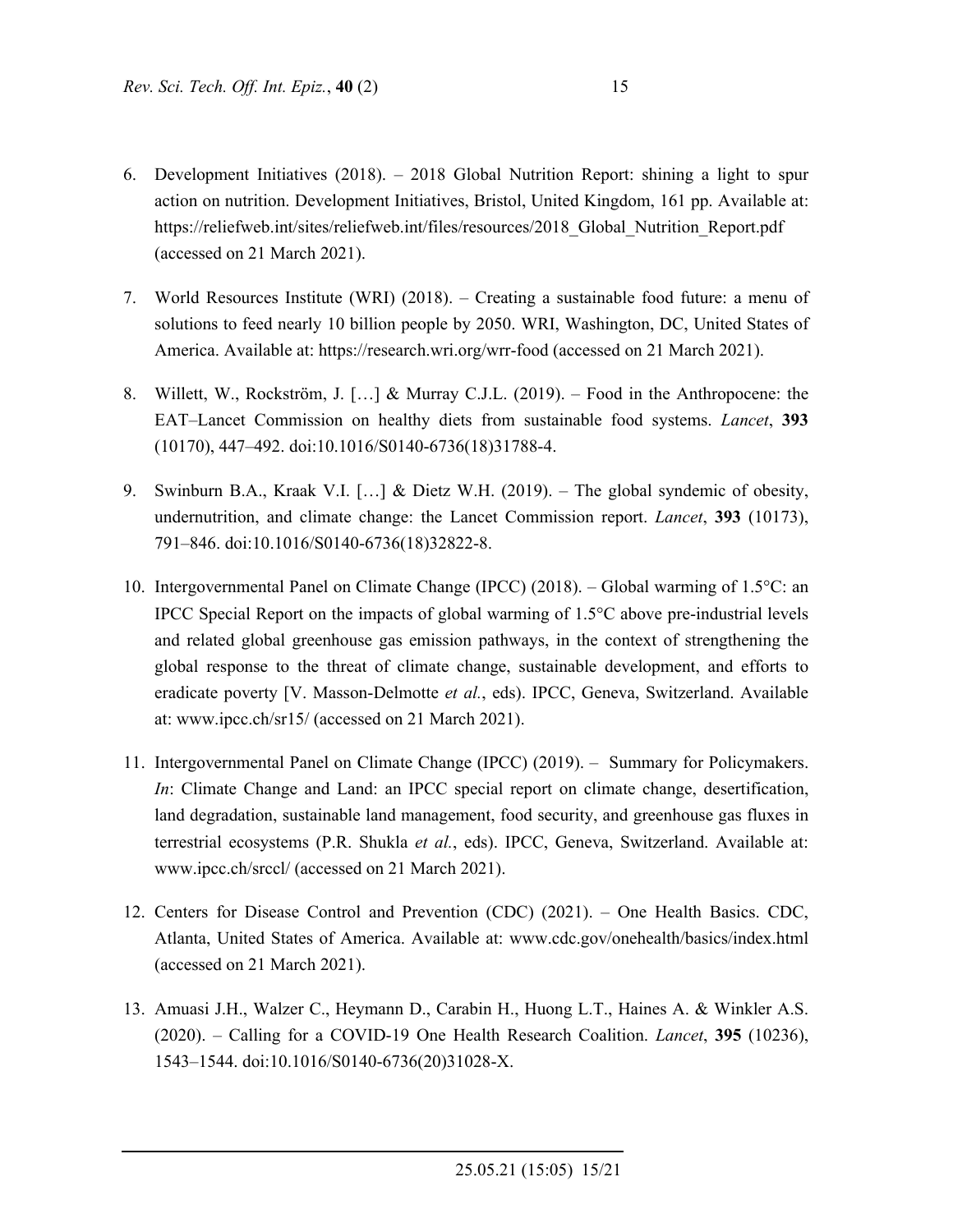- 14. World Health Organization (WHO) (2020). Antimicrobial resistance. WHO, Geneva, Switzerland. Available at: www.who.int/news-room/fact-sheets/detail/antimicrobialresistance#:~:text=What%20is%20antimicrobial%20resistance%3F,spread%2C%20severe% 20illness%20and%20death (accessed on 21 March 2021).
- 15. Karesh W.B., Dobson A. […] & Heymann D.L. (2012). Ecology of zoonoses: natural and unnatural histories. *Lancet*, **380** (9857), 1936–1945. doi:10.1016/S0140-6736(12)61678-X.
- 16. Machalaba C.C., Salerno R.H. […] & Wannous C. (2018). Institutionalizing One Health: from assessment to action. *Health Secur.*, **16** (Suppl. 1), S37–S43. doi:10.1089/hs.2018.0064.
- 17. Bloom D.E., Cadarette D. & Sevilla J.P. (2018). –Epidemics and economics: new and resurgent infectious diseases can have far-reaching economic repercussions. *Finance Dev*., **55** (2), 46–49. Available at: www.imf.org/external/pubs/ft/fandd/2018/06/economic-risksand-impacts-of-epidemics/bloom.pdf (accessed on 21 March 2021).
- 18. GBD 2016 Diarrhoeal Disease Collaborators (2018). Estimates of the global, regional, and national morbidity, mortality, and aetiologies of diarrhoea in 195 countries: a systematic analysis for the Global Burden of Disease Study 2016. *Lancet Infect. Dis.,* **18** (11), 1211– 1228. doi:10.1016/S1473-3099(18)30362-1.
- 19. Ma F., Xu S., Tang Z., Li Z. & Zhang L. (2021). Use of antimicrobials in food animals and impact of transmission of antimicrobial resistance on humans. *Biosaf. Health*, **3** (1), 32–38. doi:10.1016/j.bsheal.2020.09.004.
- 20. Food and Agriculture Organization of the United Nations (FAO) (2013). World livestock 2013: changing disease landscapes. FAO, Rome, Italy, 130 pp. Available at: www.fao.org/3/i3440e/i3440e.pdf (accessed on 21 March 2021).
- 21. Grace D., Lindahl J., Wanyoike F., Bett B., Randolph T. & Rich K.M. (2017). Poor livestock keepers: ecosystem-poverty-health interactions. *Philos. Trans. Roy. Soc. Lond., B, Biol. Sci.*, **372** (1725), Article No. 20160166. doi:10.1098/rstb.2016.0166.
- 22. Thumbi S.M., Njenga M.K., Otiang E., Otieno L., Munyua P., Eichler S., Widdowson M.- A., McElwain T.F., Palmer G.H. (2019). – Mobile phone-based surveillance for animal disease in rural communities: implications for detection of zoonoses spillover. *Philos. Trans. Roy. Soc. Lond., B, Biol. Sci.*, **374** (1782), Article No. 20190020. doi:10.1098/rstb.2019.0020.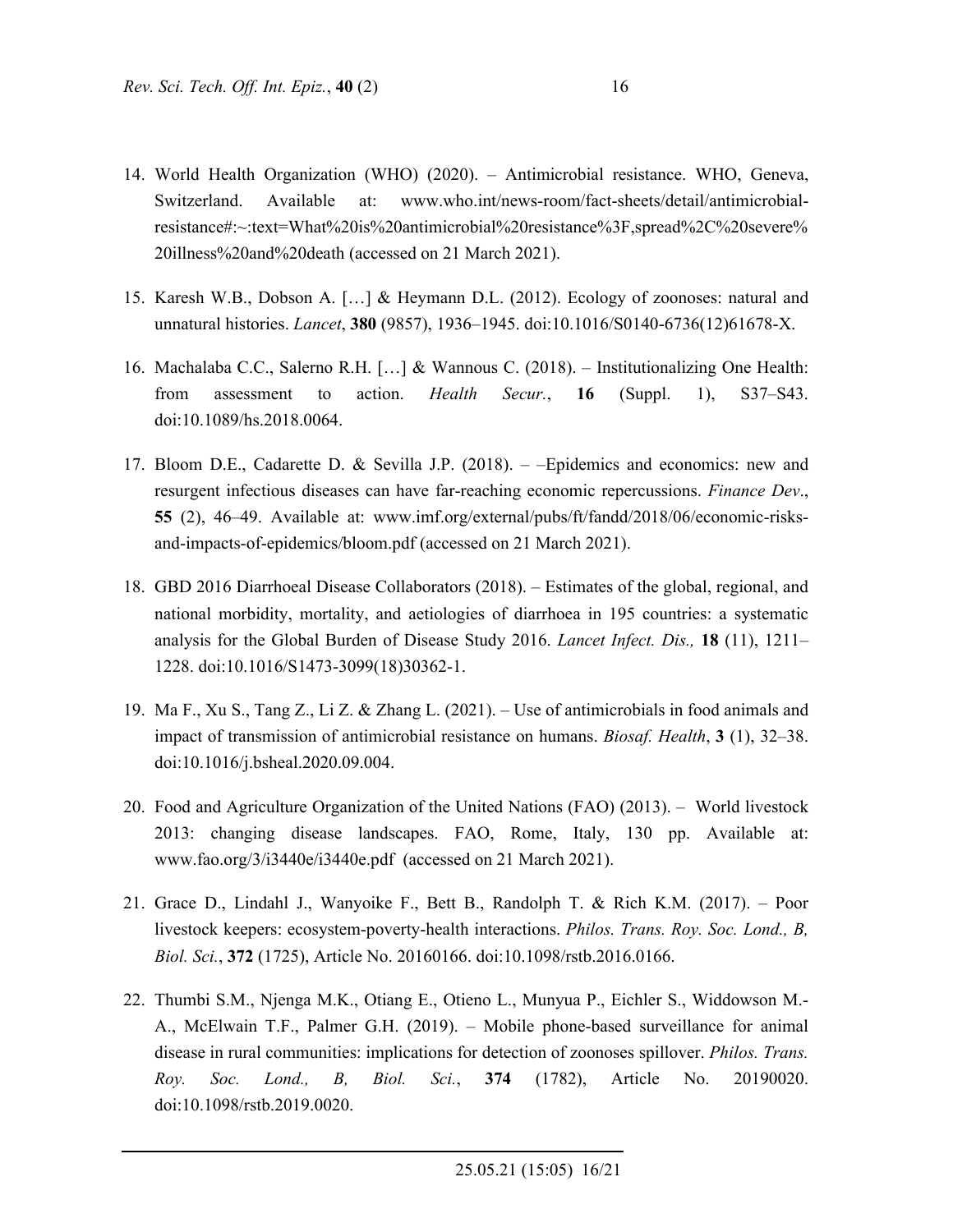- 23. Belay E.D., Kile J.C., Hall A.J., Barton-Behravesh C., Parsons M.B., Salyer S. & Walke H. (2017). – Zoonotic disease programs for enhancing global health security. *Emerg. Infect. Dis.,* **23** (13), S65–S70. doi:10.3201/eid2313.170544.
- 24. Gerber P.J., Steinfeld H., Henderson B., Mottet A., Opio C., Dijkman J., Falcucci A. & Tempio G. (2013). – Tackling climate change through livestock: a global assessment of emissions and mitigation opportunities. Food and Agriculture Organization of the United Nations, Rome, Italy, 139 pp. Available at: www.fao.org/3/i3437e/i3437e.pdf (accessed on 21 March 2021).
- 25. Ahmed M., Ahmad S., Waldrip H.M., Ramin M., Ali Raza M. (2020). Whole farm modelling: a systems approach to understanding and managing livestock for greenhouse gas mitigation, economic viability and environmental quality. *In* Animal Manure: Production, Characteristics, Environmental Concerns and Management (H.M. Waldrip, P.H. Pagliari & Z. He, eds). ASA Special Publication 67. American Society of Agronomy, Madison, United States of America, 345–371. doi:10.2134/asaspecpub67.c25.
- 26. MacLeod M. & Moran D. (2017). Integrating livestock health measures into marginal abatement cost curves. *In* The economics of animal health (J. Rushton, ed.). *Rev. Sci. Tech. Off. Int. Epiz.,* **36** (1), 97–104. doi:10.20506/rst.36.1.2613.
- 27. Van Langevelde F., Rivera Mendoza H.R., Matson K.D., Esser H.J., De Boer W.F. & Schindler S. (2020). – The link between biodiversity loss and the increasing spread of zoonotic diseases. Document for the Committee on Environment, Public Health and Food Safety, Policy Department for Economic, Scientific and Quality of Life Policies. European Parliament, Luxembourg, Luxembourg, 32 pp. Available at: www.europarl.europa.eu/RegData/etudes/IDAN/2020/658217/IPOL\_IDA(2020)658217\_EN .pdf (accessed on 21 March 2021).
- 28. Caminade C., McIntyre K.M. & Jones A.E. (2019). Impact of recent and future climate change on vector‐borne diseases. *Ann. N.Y. Acad. Sci.*, **1436** (1), 157–173. doi:10.1111/nyas.13950.
- 29. Food and Agriculture Organization of the United Nations (FAO) (2016). Livestock contribution to food security in the Near East and North Africa. *In* FAO Regional Conference for the Near East, 9-13 May 2016, Rome, Italy. FAO, Rome, Italy, 13 pp. Available at: www.fao.org/3/a-mp852e.pdf (accessed on 21 March 2021).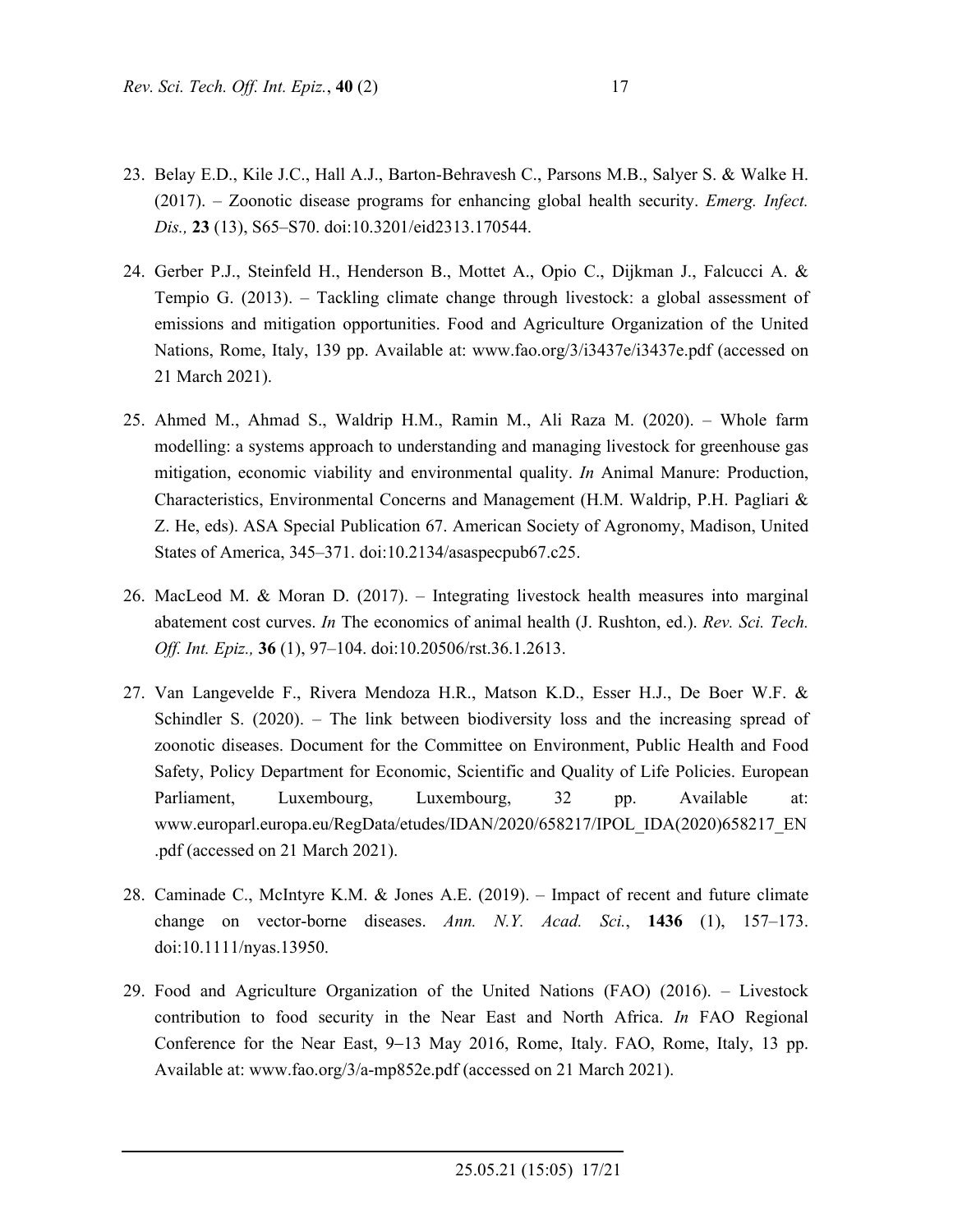- 30. Kahn S. & Muzio Llado F. (2014). Implementation of the compartmentalization concept: practical experience and perspectives. *In* 22nd Conference of the OIE Regional Commission for the Americas, 10 – 14 November 2014, Guadalajara, Mexico. OIE, Paris, France, 18 pp. Available at:  $\alpha$ www.oie.int/fileadmin/Home/eng/Publications\_&\_Documentation/docs/pdf/TT/2014\_AME 2\_Kahn\_A.pdf (accessed on 21 March 2021).
- 31. Rakpong J. (2011). Regulatory aspects of EU-Thai trade relations in the area of food safety. PhD thesis. University College London, London, United Kingdom, 425 pp. Available at: https://discovery.ucl.ac.uk/id/eprint/1348547/1/1348547.pdf (accessed on 21 March 2021).
- 32. Bangladesh Institute for Development Studies (BIDS) (2014). Barriers to the development of livestock sector in Bangladesh. Policy Brief No. 1408. BIDS, Dhaka, Bangladesh, 8 pp. Available at: http://office.mcc.com.bd/bids/uploads/policydoc/Policy\_Brief-2014-8.pdf (accessed on 21 March 2021).
- 33. Raihan S. & Mahmud N. (2008). Trade and poverty linkages a case study of the poultry industry in Bangladesh. CUTS CITEE Working paper No. 6/2008. CUTS Centre for International Trade, Economics and Environment, Jaipur, India, 15 pp. Available at: www.researchgate.net/publication/237817180 Trade and Poverty Linkages A Case Stud y of the Poultry Industry in Bangladesh (accessed on 21 March 2021).
- 34. Jensen H.A. (1996). Semi-scavenging model for rural poultry holding. *In* Proc. XX World's Poultry Congress, Vol. I, 2–5 September 1996, New Delhi, India. World's Poultry Science Association, Pune, India, 61–70. Available at: http://handle.nal.usda.gov/10113/CAT10862694 (accessed on 21 March 2021).
- 35. Jensen H.A. (2000). Paradigm and visions: network for poultry production in developing countries. *In* Proc. Poultry as a Tool in Poverty Eradication and Promotion of Gender Equality (F. Dolberg & P. H. Petersen, eds.), March 22–26 1999, Tune Landboskole, Denmark. DSR Forlag, Frederiksberg C, Denmark. Available at: www.fao.org/3/AC154E/AC154E00.htm (accessed on 21 March 2021).
- 36. Saleque A. & Mustafa S. (1997). Landless women and poultry: the BRAC model in Bangladesh. *In* Proc. Integrated Farming in Human Development (F. Dolberg and P. H. Petersen, eds), 25–29 March 1996, Tune Landboskole, Denmark. DSR Forlag, Frederiksberg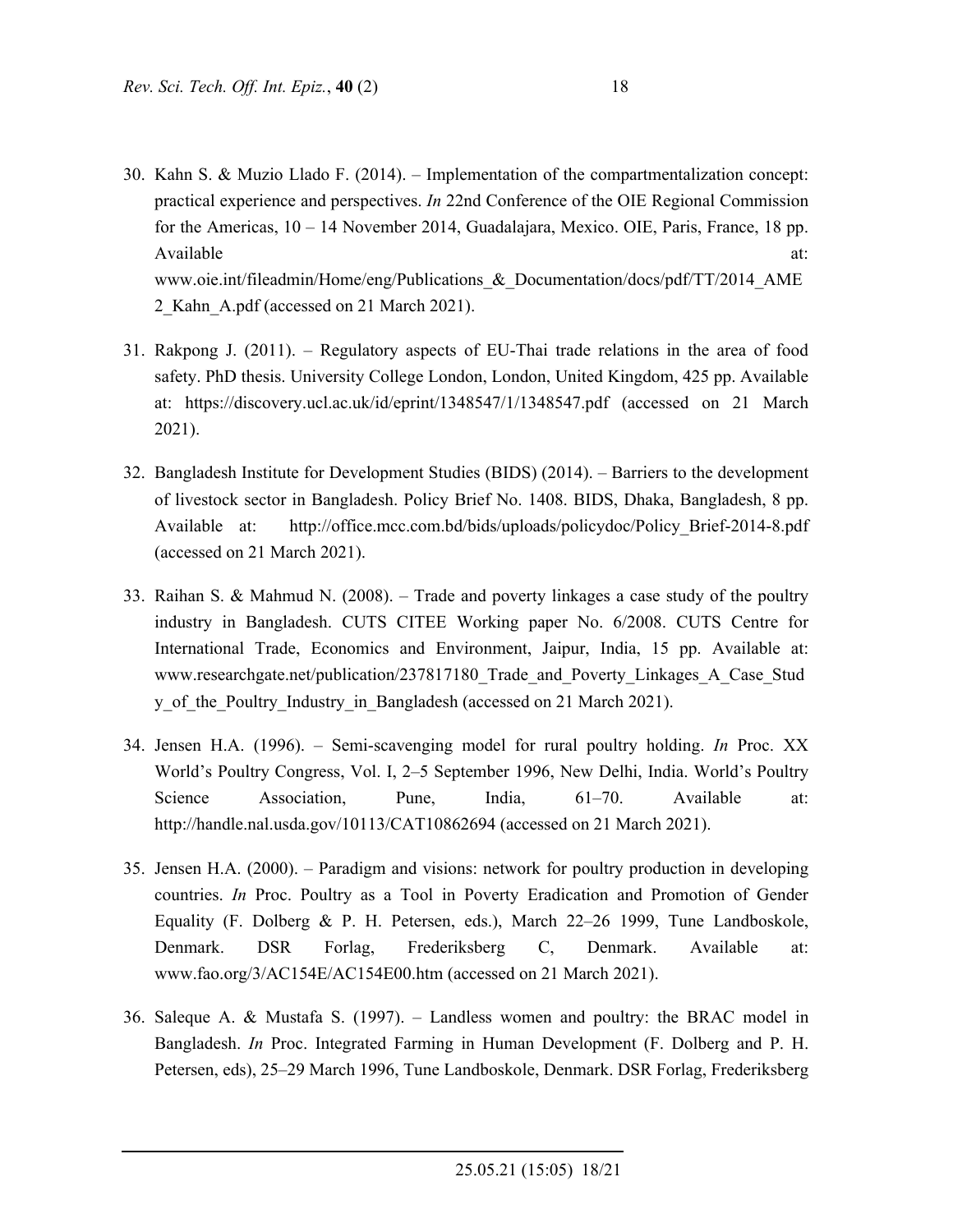C, Denmark. Available at: www.cabdirect.org/cabdirect/abstract/19981805735 (accessed on 21 March 2021).

- 37. Saleque A. (2000). Scaling-up: critical factors in leadership, management, human resource development and institution building in going from pilot project to large-scale implementation – the BRAC poultry model in Bangladesh. *In* Proc. Poultry as a Tool in Poverty Eradication and Promotion of Gender Equality (F. Dolberg & P. H. Petersen, eds), March 22–26 1999, Tune Landboskole, Denmark. DSR Forlag, Frederiksberg C, Denmark. Available at: wwww.fao.org/3/AC154E/AC154E00.htm (accessed on 21 March 2021).
- 38. Fattah K.A. (2000). Poultry as a tool in poverty eradication and promotion of gender equality. *In* Proc. Poultry as a Tool in Poverty Eradication and Promotion of Gender Equality (F. Dolberg & P. H. Petersen, eds), March 22–26 1999, Tune Landboskole, Denmark. DSR Forlag, Frederiksberg C, Denmark. Available at: wwww.fao.org/3/AC154E/AC154E00.htm (accessed on 21 March 2021).
- 39. Ahmed N. (2000). The smallholder poultry model in Bangladesh. *In* Proc. Possibilities for smallholder poultry projects in Eastern and Southern Africa (G. Pedersen, A. Permin, & U.M. Minga, eds), 20–25 May 2000, Morogoro, Tanzania. Network for Smallholder Poultry Development, Copenhagen, Denmark.
- 40. Dolberg F. (2001). A livestock development approach that contributes to poverty alleviation and widespread improvement of nutrition among the poor. *Livest. Res. Rural Dev.*, **13** (5). Available at: www.lrrd.org/lrrd13/5/dolb135.htm (accessed on 21 March 2021).
- 41. Mtimet N., Grace D., Wieland B., Knight-Jones T., Wanyoike F., Rich K., Perry B., Kiara H., Mutai F. & Ballantyne P. (2020). – Better enforcement of standards for safer trade in livestock and livestock products across the Red Sea: Feasibility study for a joint Horn of Africa-Arabian Peninsula initiative. World Organisation for Animal Health, Paris, France. Available at: https://hdl.handle.net/10568/107951 (accessed on 21 March 2021).
- 42. Perry B., Rich K.M. […] & Rushton J. (2020). Integrating the technical, risk management and economic implications of animal disease control to advise policy change: the example of foot-and-mouth disease control in Uruguay. *EcoHealth,* **17** (3), 381–387. doi:10.1007/s10393-020-01489-6.

 $\mathcal{L}_\text{max}$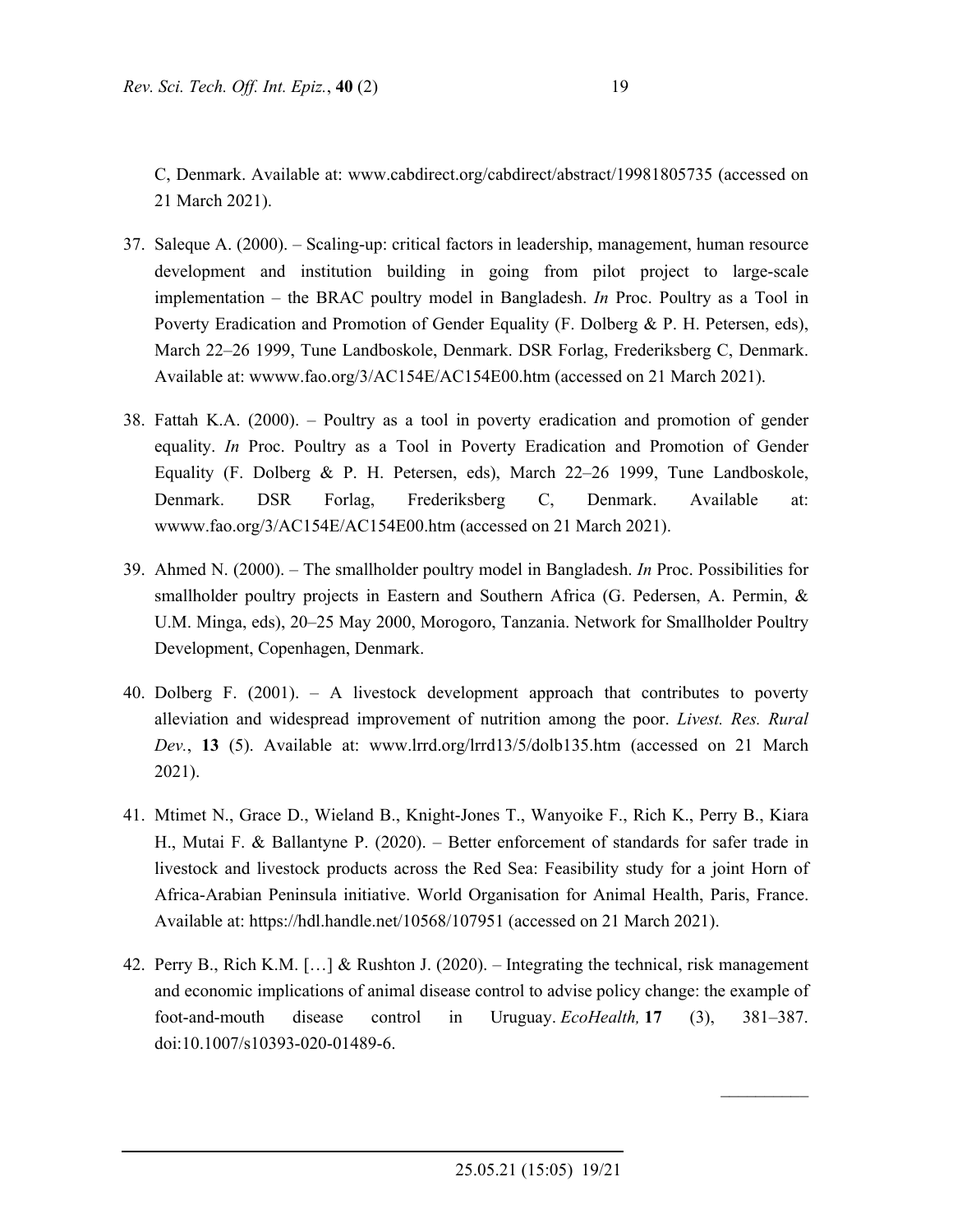#### **Box 1**

#### **The promise of One Health**

The concept of One Health (described by the Centers for Disease Control and Prevention as a collaborative, multi-sectoral, and transdisciplinary approach, working at the local, regional, national, and global levels with the goal of achieving optimal health outcomes recognizing the interconnection between people, animals, plants, and their shared environment [12]), has taken on a new globalised lease of life with the emergence of COVID-19. The World Organisation for Animal Health (OIE) provided an extensive description of the origins and history of One Health (Evans and Leighton, 2014), which have been further supplemented from different sources since then (see for example Boqvist et al. 2018, Mackenzie and Jeggo, 2019, and Osterhaus et al., 2020). Recent pandemics, such as bird flu, swine flu, severe acute respiratory syndrome (SARS) and Middle East respiratory syndrome (MERS) have highlighted the potential for a One Health approach to be taken more seriously, but the preparedness and response to the COVID-19 pandemic illustrates that the implementation of One Health has not matched its potential.

Authors present different interpretations of the overall concept of health management at the interface between ecosystem health, animal health and human health, and highlight the synergistic benefit of closer cooperation between the human, animal, and environmental health sciences, as well as the importance of dismantling disciplinary and professional silos (13). It has been used as an advocacy tool for a holistic, 'big-picture' approach to pursuing sustainable health sciences, and as a funding mechanism to bring health-focussed scientists into interdisciplinary research. The concept has been more popular with the veterinary scientists and their human medicine counterparts. There have also been different interpretations of the potential scope for engaging different scientific disciplines, such as modelling, and arguably it is yet to be recognised as functional and operational at international, national, local and disciplinary levels.

Several new One Health initiatives and networks are now active, playing various different roles in support of animal health services. These include:

− One Health Centre in Africa: the goal of the One Health Research, Education and Outreach Centre in Africa is to improve the health of humans, animals and ecosystems through capacity building, strengthening of local, regional and global networks and provision of evidencebased policy advice on One Health in sub-Saharan Africa. The centre has four thematic areas: control of neglected tropical zoonotic diseases, emerging infectious diseases, food safety and informal markets, and prevention and control of antimicrobial resistance